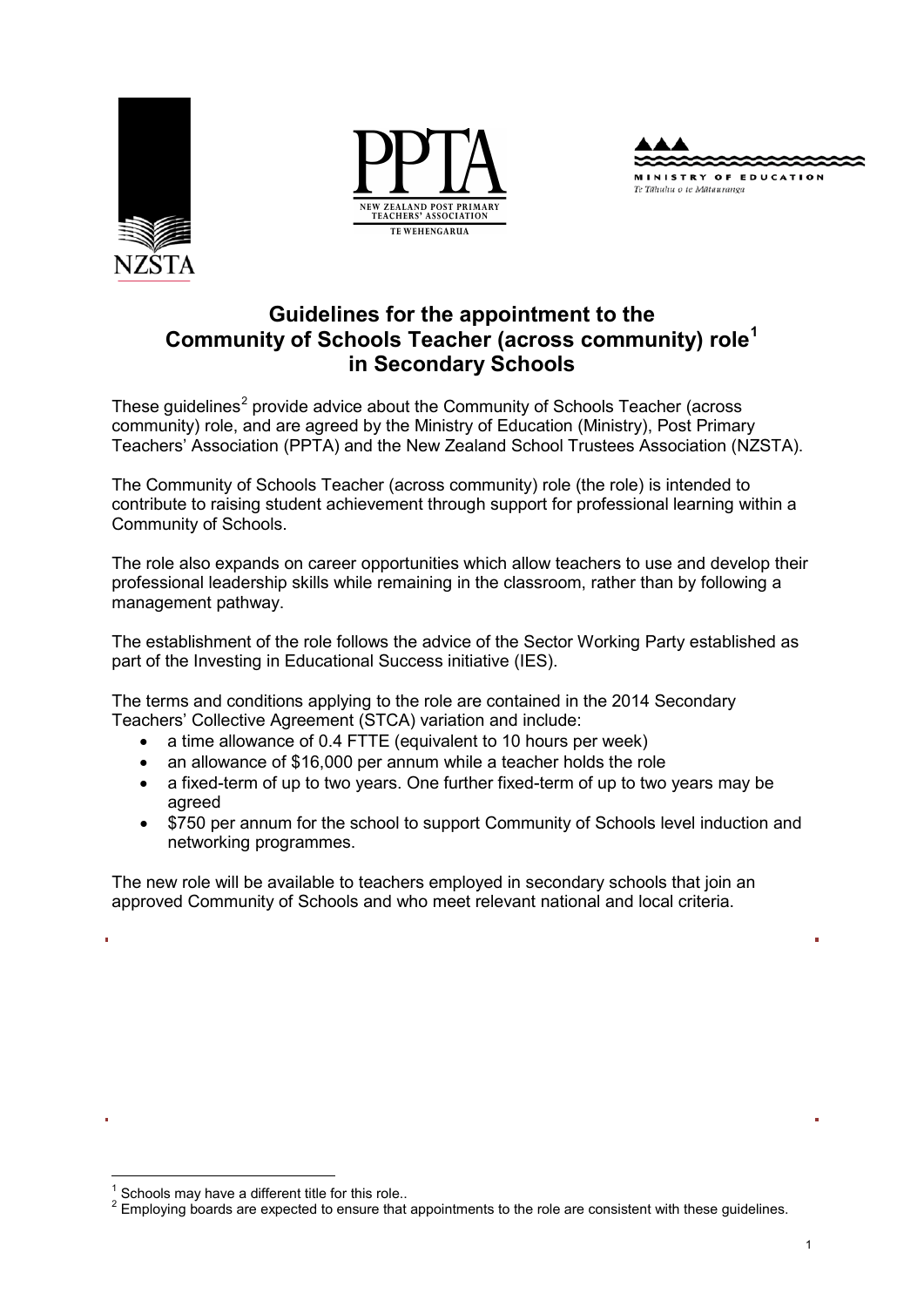# **Contents**

| Background                                                                                  |  |
|---------------------------------------------------------------------------------------------|--|
|                                                                                             |  |
|                                                                                             |  |
|                                                                                             |  |
|                                                                                             |  |
|                                                                                             |  |
|                                                                                             |  |
|                                                                                             |  |
|                                                                                             |  |
|                                                                                             |  |
|                                                                                             |  |
| Induction and networking support and professional learning and development for the role  13 |  |
|                                                                                             |  |
|                                                                                             |  |
|                                                                                             |  |
|                                                                                             |  |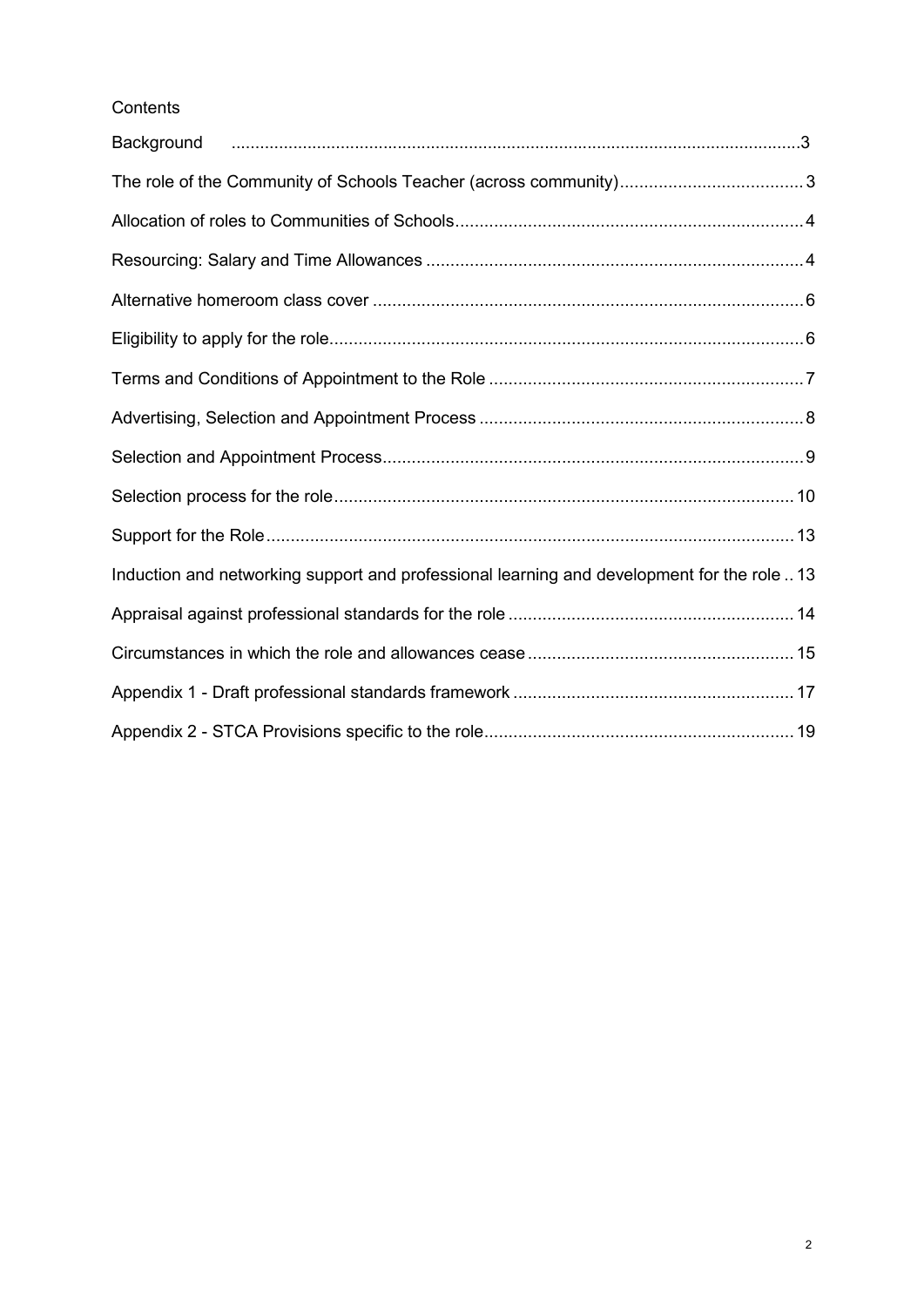# <span id="page-2-0"></span>**Background**

-

The establishment of the role follows the recommendations made by the 2014 IES Working Group. One of the aims is to broaden the range of career options available to teachers to assist with the recruitment of graduates and promote the retention of experienced classroom teachers who wish to focus on professional teaching practice.

References to Community in these guidelines mean Community of Schools.

# <span id="page-2-1"></span>**The role of the Community of Schools Teacher (across community)**

The core purposes of the role are to improve student learning and achievement by promoting best teaching practice and strengthening the use of an inquiry approach to teaching and learning to achieve the shared achievement objectives of the Community.

The functions of the role are to:

- retain significant teaching responsibility within their own school or kura (at minimum an average of eight (8) timetabled class-contact hours per week)
- promote cross-schools and kura Teacher-led Innovation Fund proposals
- identify expertise which needs to be developed or linked across the Community
- support school and kura leaders to implement agreed actions in the Community's plan
- liaise with other teaching and learning support roles provided within, or to, schools and kura in the Community
- coordinate the implementation of the achievement plan with the Community of Schools Leadership role, other Community of Schools teacher roles and other relevant teaching and support staff within the Community
- lead, at the request of the school and kura leaders, learning groups within the Community, including those focused on 'teaching as inquiry' and
- provide and lead structured opportunities, based upon the evidence of best practice, for teachers in their Community to support and assist ongoing development of effective approaches to 'teaching as inquiry'.

The employing board may identify additional locally agreed functions for each appointee to the role as appropriate to achieve the specific objectives of the Community.

The introduction of the role is intended to provide additional and complementary support to schools rather than to replace existing arrangements or positions; for example, responsibility for the induction and support of beginning teachers (or teachers new to the school), and already existing professional development programmes in the school.

It is important that this role is kept separate from any responsibility for making appraisal, performance management or competency judgements in relation to other teachers. The role should always be seen in a support and guidance role focussed on professional growth, not making summative judgements of performance.

A Community or employing board may choose to extend the duties and functions of the role by providing further time or recognition, or by providing additional resourcing and recognition to enable other teachers to work in a teacher support role. Whatever additional duties the appointee to the role undertakes, to remain eligible for the additional resourcing they must be teaching at minimum an average of eight  $(8)$  timetabled class-contact hours per week<sup>[3](#page-2-2)</sup> in order to maintain credibility as an effective classroom teacher.

<span id="page-2-2"></span> $3$  The references to teaching hours should be read as average weekly hours over the school year.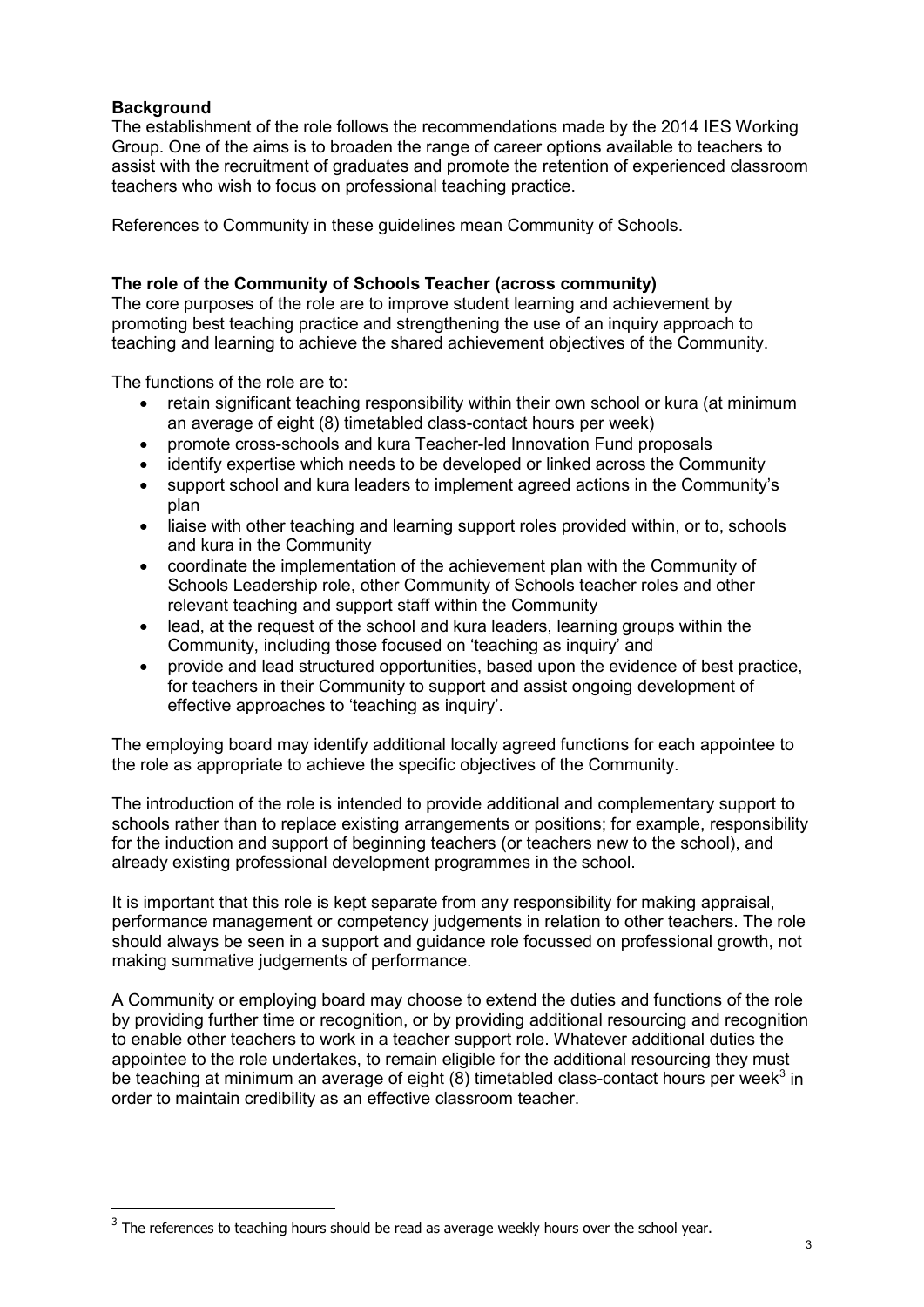# <span id="page-3-0"></span>**Allocation of roles to Communities of Schools**

Each Community will be allocated a number of roles. That number is generated by formula contained in the Staffing Order in Council for each relevant year and will be based upon the board's guaranteed entitlement staffing to which the schools collectively have entitlements.

The allocation will be based upon 1,000 positions nationally. There will be a periodic review of the number of roles and allowances to reflect national roll changes.

The formula for the allocation of roles will be:

*the total guaranteed staffing entitlement of the schools in a Community divided by the total guaranteed staffing entitlement for all state and state integrated schools multiplied by 1,000.* 

*If this is not a whole number, it is rounded down to the nearest whole number.*

*For example:*

- Community of Schools = 12 schools
- guaranteed staffing entitlement of the 12 schools = 195.30 FTTE
- guaranteed staffing entitlement of all state and state integrated schools = 39,688.60 FTTE.

The role allocation calculation for this Community of Schools is 195.30/39,688.60\*1,000=4.92. That is then rounded down to 4 roles to be appointed.

After the Community has signed its memorandum of agreement the Ministry will send a letter of notification to each board within an approved Community advising the number of roles that have been allocated.

Subsequently boards in the Community will be notified bi-annually of their allocation for the next two school years.

The Ministry, PPTA and NZSTA will review the impact of the formula in time to advise of any appropriate changes to take effect from the start of the 2018 school year.

There will be a periodic review of the number of roles nationally to maintain an "appropriate relationship" to national roll changes.

### <span id="page-3-1"></span>**Resourcing: Salary and Time Allowances**

Each Community is entitled to a specified number of the roles in each school year. The employing board(s) will, following notification of an appointment to the role, receive an additional 0.4 FTTE staffing (the equivalent to 10 hours per week) to resource these positions.

The employing board will, following consultation with the Community and the appointee to the role, organise the way in which this time will be used through the year. Some options include:

- timetabled hours each week
- release on an 'as required' basis through the year
- one or more blocks of release time through the year
- combination(s) of the above.

The time allowance is tagged to the person in the role to fulfil the duties of the role and is in addition to any other time allowance to which the teacher is entitled.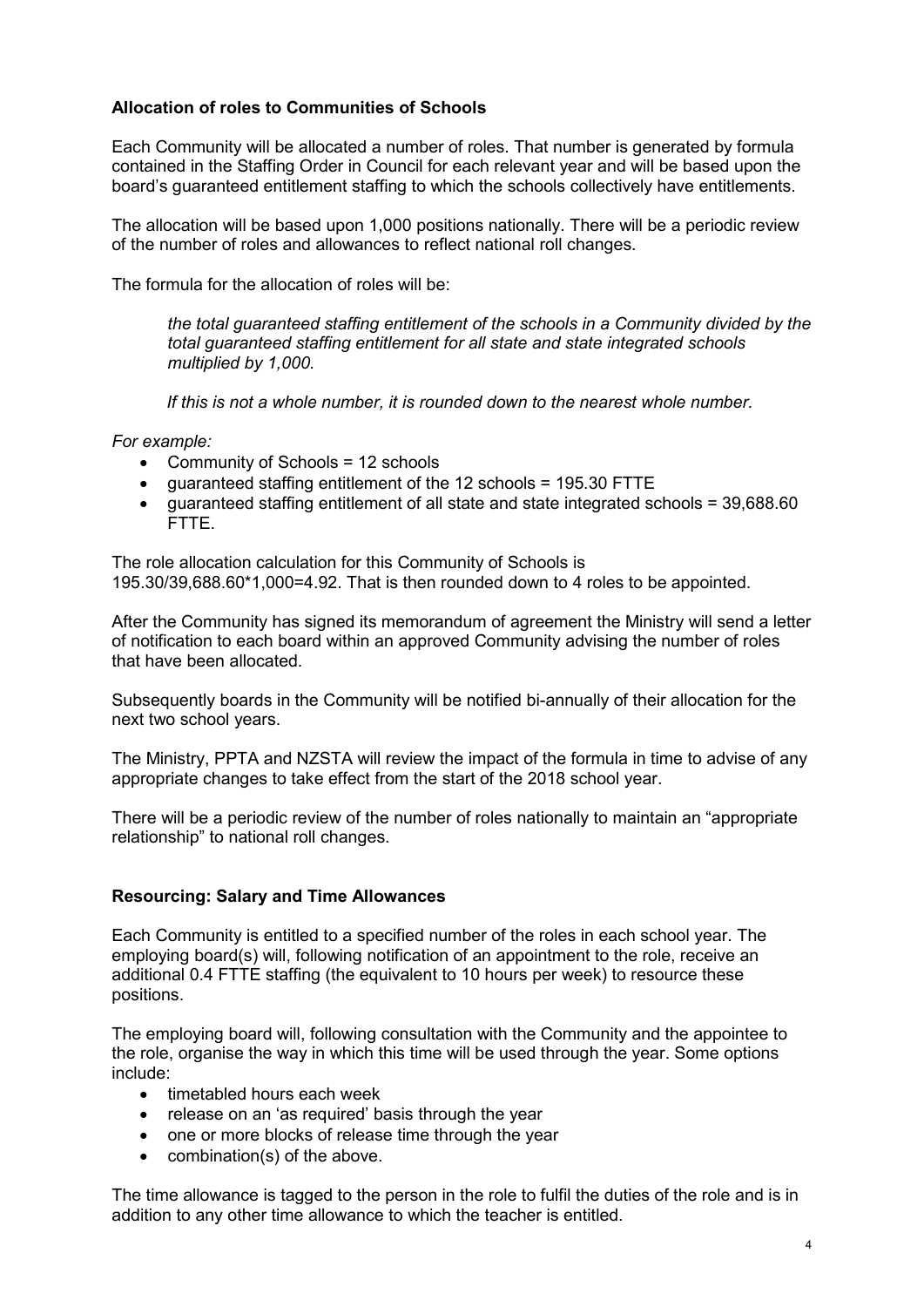Teachers appointed to the role will receive an allowance of \$16,000 per annum while they hold the role.

The time and salary allowances cannot be split and this cannot be a job share position.

The allowance, although set at the *value* of four units, is not the *equivalent* of units. Receipt of this allowance does not enable a teacher to progress beyond their qualifications maximum. Employers and those applying for the role should be aware of this when making/accepting appointments to the role.

Unless otherwise stated in the STCA, the terms and conditions of appointment for the role will be in addition to the terms and conditions of teachers covered by that Agreement.

### **Examples of use of the time allowance**

*NB: The way that the time allowance is used will be determined in each case at the school level in consultation with the person in the role and the Community of Schools Leadership role provided that the employee's entitlement to that time allocation and to any other time allowances are fully met. We have provided examples, based upon a five day timetable cycle, which illustrate ways in which the allowance may be used. Similar models could be applied to other timetable arrangements.*

#### **Using the role release time**

The release time might be used as time within the timetabled school week as follows:

- time when the teacher in the role is scheduled to work with other teachers or fulfil other functions of their role; or
- released to undertake administrative or preparation work related to the role; or
- other reasons associated with the performance of the role; or
- a combination or variation of the above.

An employing board may use the extra staffing allocation of release time in blocks to enable a teacher in the role to be released for:

- regular part or whole days during the year; or
- part or whole weeks at different times of the year; or
- full-time release for periods of a month or more during the year; or
- a combination or variation of any of the above.

#### **Combining with other allowances**

The time allocation for the role is in addition to any other entitlements the teacher has under the STCA. It may be used flexibly in combination with other allowances.

Examples are set out below to illustrate this flexibility:

*A full time classroom teacher without units who is in the role could be timetabled for:*

- 10 timetabled class-contact hours per week, 5 hours timetabled non-contact per week and 10 hours timetabled Community of Schools Teacher (across community) role release time (perhaps as whole mornings/afternoons scheduled in each week); or
- 15 timetabled class-contact hours per week, 5 hours timetabled non-contact per week and 5 hours timetabled release time per week with a further 200 hours per school year release time (to be used flexibly in blocks or as needed to employ a reliever to release the teacher to undertake their role-related duties during the timetabled school day); or
- 20 timetabled class-contact hours per week, 5 hours timetabled non-contact per week and 400 hours per school year release time during term time (to be used flexibly in blocks or as needed to employ a reliever to release the teacher to undertake their role-related duties during the timetabled school day); or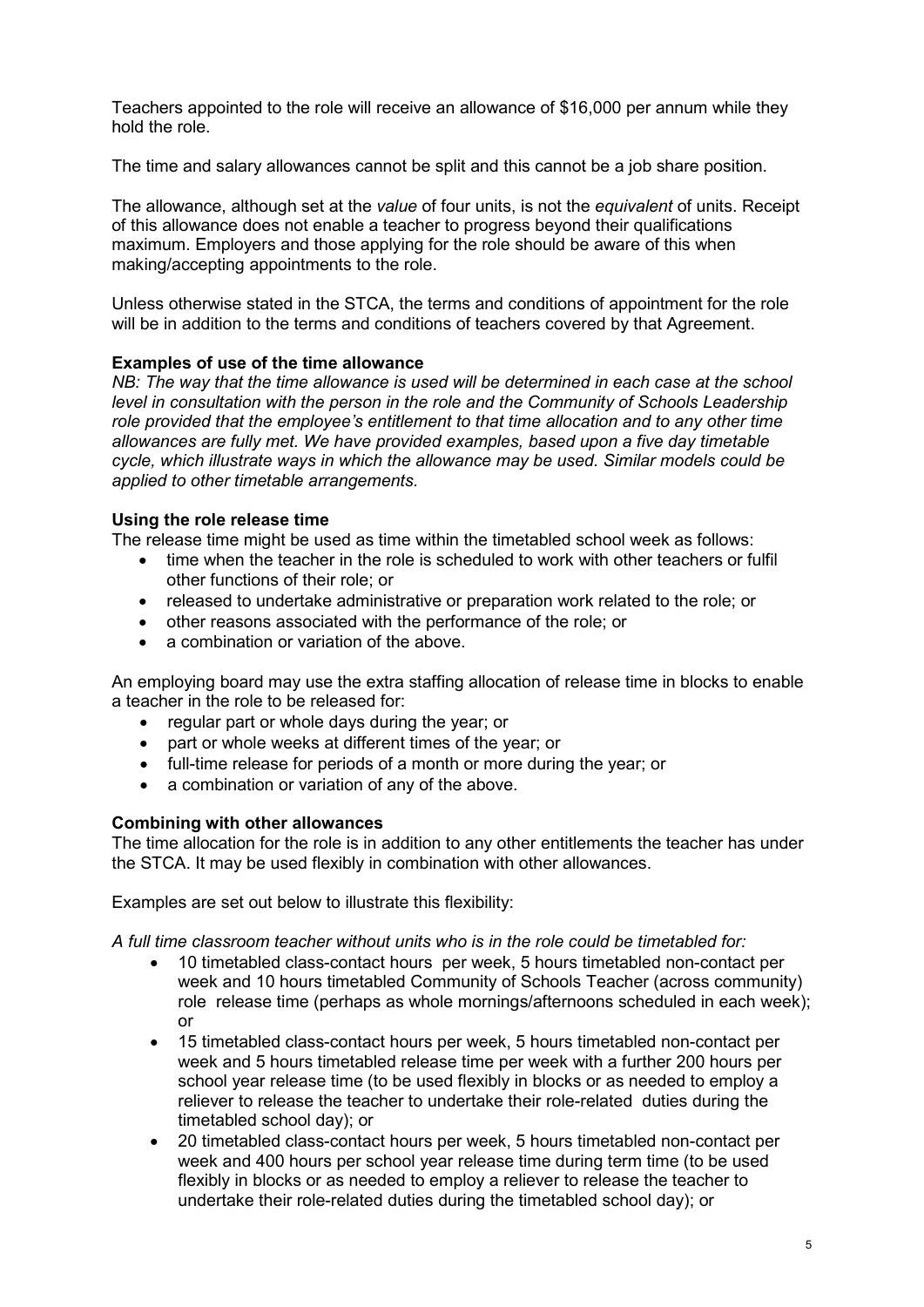- 20 timetabled class-contact hours per week, 5 hours timetabled non-contact per week for two terms of the school year and the school employing a long term reliever to release the teacher full time for the other two terms to fulfil their rolerelated duties; or
- A combination (or variation) of the above which ensures that the allocated release time is fully utilised and STCA provisions are met.

### *A full time classroom teacher with two permanent units who is in the role could be timetabled for:*

- 8 timetabled class-contact hours per week, 2 hours unit time per week, 5 hours noncontact per week and 10 hours timetabled Community of Schools Teacher (across community) role release time per week, (perhaps as whole mornings/afternoons scheduled in each week); or
- 13 timetabled class-contact hours per week, 2 hours unit time per week, 5 hours non-contact per week and 5 hours timetabled Community of Schools Teacher (across community) role release time per week with a further 200 hours per school year release time to be used flexibly in blocks or as needed to employ a reliever to release the teacher to undertake their role-related duties during the timetabled school day; or
- 18 timetabled class-contact hours per week, 2 hours unit time per week, 5 hours non-contact per week and with 400 hours per school year release time to be used flexibly in blocks or as needed to employ a reliever to release the teacher to undertake their role-related duties during the timetabled school day; or
- 18 timetabled class-contact teaching hours per week and 2 hours unit time per week, for two terms of the year and released full time for the other two terms to fulfil their role-related duties, or
- A combination (or variation) of the above which ensures that the allocated release time is fully utilised and STCA provisions are met.

A part-time classroom teacher who is in the role would be timetabled within their total paid hours for their contact hours, their non-contact time and their allocated role-related release time, with similar flexibility in how the release time might be allocated through the year.

# <span id="page-5-0"></span>**Alternative homeroom class cover**

Where the appointee to the role is a homeroom teacher the additional staffing allowance might be used to:

- employ a relieving homeroom teacher
- increase the hours of an existing part-time teacher to act as reliever
- employ an additional part-time staff member to act as home room teacher
- employ an additional part-time staff member to teach specialist subjects to the class during the homeroom teacher's absence, such as music, drama, languages, science
- a combination or variation of any of the above.

### <span id="page-5-1"></span>**Eligibility to apply for the role**

An appointee to the role is expected to be an experienced, well established teacher with demonstrated knowledge about and expertise in teaching as this is a professional learning leadership role.

The employing board will have to ensure that the application prerequisites to apply for the role are met. The agreement of the employing board will also be required to apply for the role.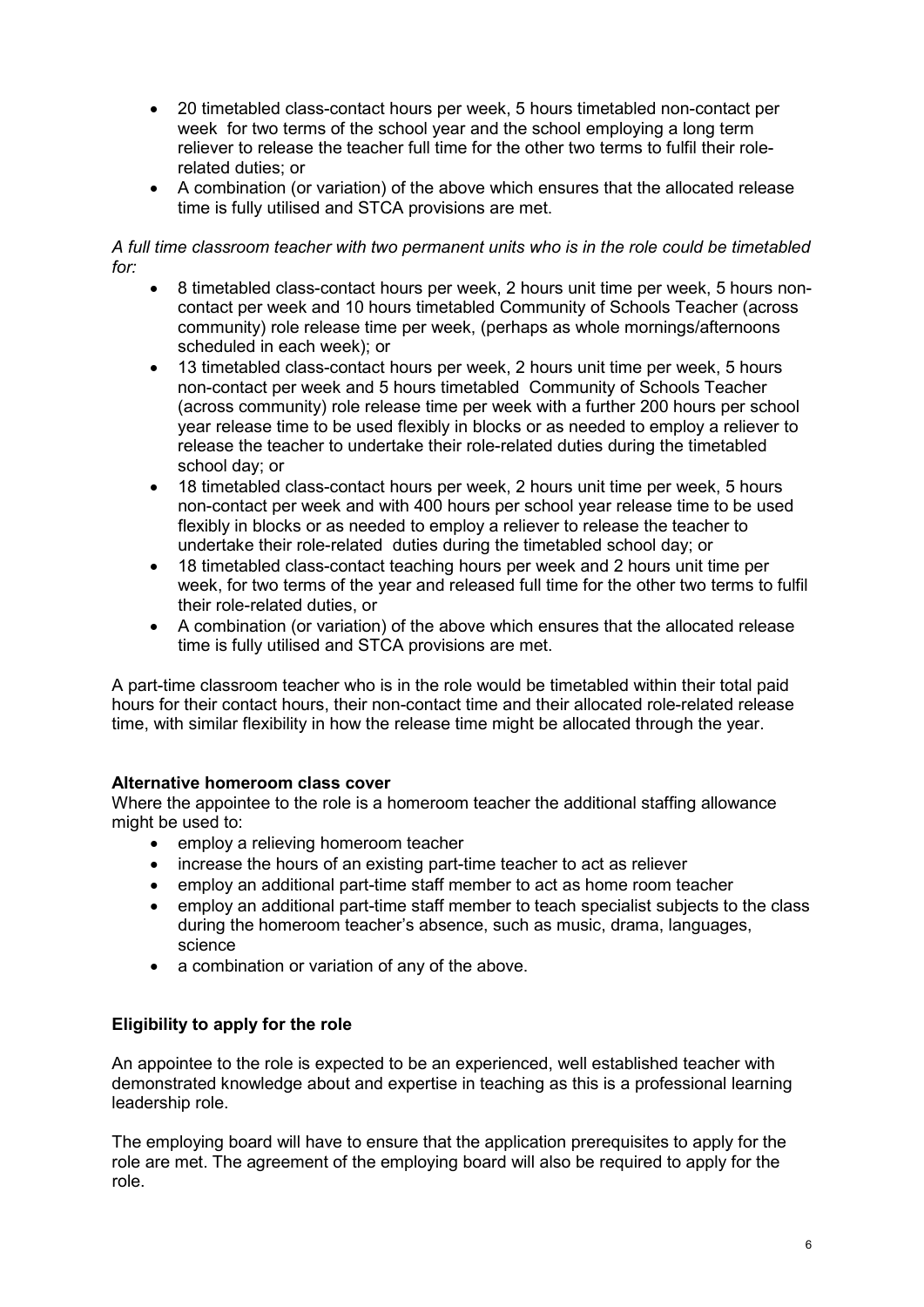In order to be eligible to apply for the role an applicant must have:

- current employment as a teacher within the Community; and
- a current practising certificate; and
- recent educational leadership experience relevant to the role; and
- met professional standards relevant to their current position; and
- the approval of their employing board.

In addition to these basic eligibility requirements there are a set of nationally agreed criteria for selection. (See page 11 of these guidelines). Each Community may also establish its own local criteria in addition to these. Applicants will be advised of any local criteria.

#### <span id="page-6-0"></span>**Terms and Conditions of Appointment to the Role**

#### **Eligibility for other payments**

Appointees to the role may:

- hold up to two permanent units while in the role\*:
- retain (or receive) fixed-term salary units where the school requires continuation of a specific responsibility or chooses to extend the purpose and functions of the role and provide further recognition.

\*Note: This does not restrict employers from allocating MMAs and other allowances in the normal way provided that they do not conflict with the eligibility requirements and the functions of the role.

### **Meeting selection criteria**

Each appointment to the role will be subject to the agreed selection process (and criteria) [see pages 10-11 these guidelines).

#### **Term of the appointment**

The appointment is for a fixed-term of up to two years. One further fixed-term of up to two years may be agreed.

Teachers on an existing fixed-term agreement may be eligible for appointment to the role if the balance left to run of their existing fixed-term position is at least equal to the term of the role being advertised.

Unless otherwise agreed in writing at the time of appointment to the role permanent teachers who are appointed to the roles are entitled to return to their original positions when they cease to hold the role.

#### **Minimum teaching hours in the role**

This role offers an alternative career pathway for those teachers who want to remain centred in teaching practice through supporting and encouraging effective teaching, rather than following a management and administration pathway.

There is a need to ensure that the employee retains credibility as a classroom teacher while holding the role. Teachers appointed to the role must maintain at minimum an average of eight (8) timetabled class-contact hours per week within their own school.

Boards will therefore need to ensure that the majority of the teacher's in-school hours are teaching-based. As such, schools are asked, where possible, to minimise other responsibilities of teachers in the role in order to allow them to focus on this important professional support role (e.g. it is not expected that the appointee will also hold senior management roles).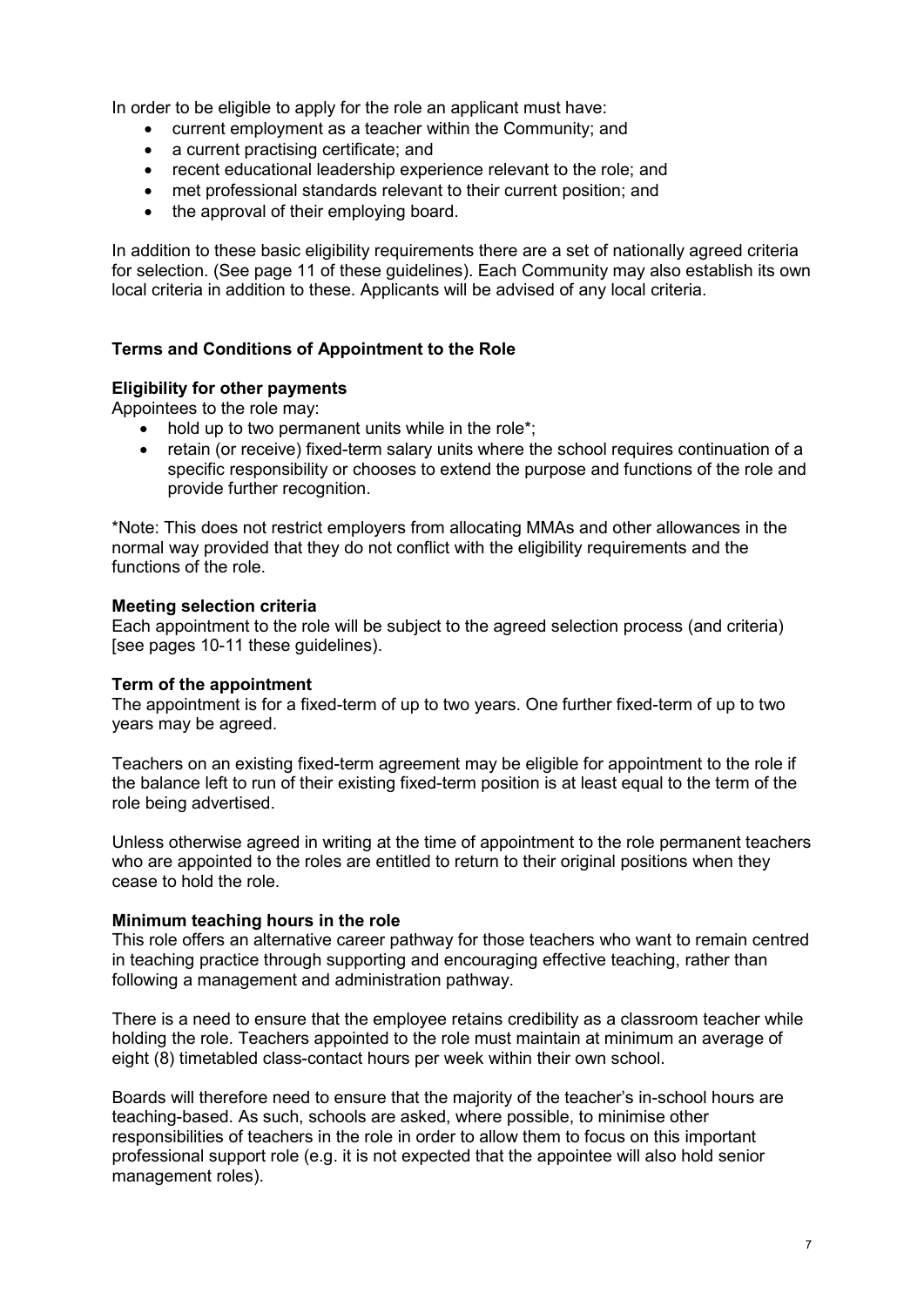In considering the appointment of a part-time teacher to the role the employer must consider the total paid hours of the teacher given the time allowances for which the employee is eligible and the minimum timetabled class-contact teaching hours for the role. Where their total paid hours are insufficient to ensure at minimum an average of eight (8) timetabled class-contact hours per week over the course of a year then either:

- the employee will not be eligible for appointment to the role or
- the employer and employee would need to agree to increase the teacher's total paid hours to ensure the minimum timetabled class-contact hours are met.

Note: In the case of part-time teachers, the time allowance for the role is to be used fully for the functions associated with the role.

### **Leave limitations**

It should be noted by the employer and potential applicants for the role that there is a limitation on the appointee's ability to take study leave, refreshment leave or sabbatical leave while they hold the position which does not apply to other teachers covered by the STCA.

Those limitations are that while they hold the role:

- A teacher in the role may not take study leave but may apply for an award in the last year of their appointment to the role provided that the leave, if granted, is taken after the teacher's fixed-term in the role ends
- A teacher in the role may take refreshment leave of no more than one term while they hold the role but they may apply in the last year they hold the role for their full entitlement
- Any application for sabbatical leave or refreshment leave while in the role must have the support of the employing board, which will consider the needs of the Community.

NB. While in the role teachers may apply under the normal provisions and without the above constraints for leave which is to be taken after their fixed-term in the role ends.

## <span id="page-7-0"></span>**Advertising, Selection and Appointment Process**

All appointees to the role will be teachers currently employed within the Community.

### **Advertising**

The trust and confidence of the teaching staff across the Community in any person appointed to the role is crucial to the success of this role. Where a Community has been unable to select a teacher for a role they will retain the entitlement to the resourcing for the position through the school year until an appointment is made.

The advertising process should:

- be open and transparent within the Community;
- ensure that all teachers in the Community are notified of the availability of the role, the eligibility requirements, the role description and the selection process.

### **Reappointment to the role at the end of a fixed-term**

A Community may, at the end of the first fixed-term of the role, agree to the incumbent continuing in the role for one further fixed term of up to two years in the role if:

- the appointee still meets the criteria for selection; and
- they have met all relevant professional standards; and
- there is mutual agreement based upon the employee's wish to continue in the role and on the ongoing needs of the Community; and
- the employing board gives its approval.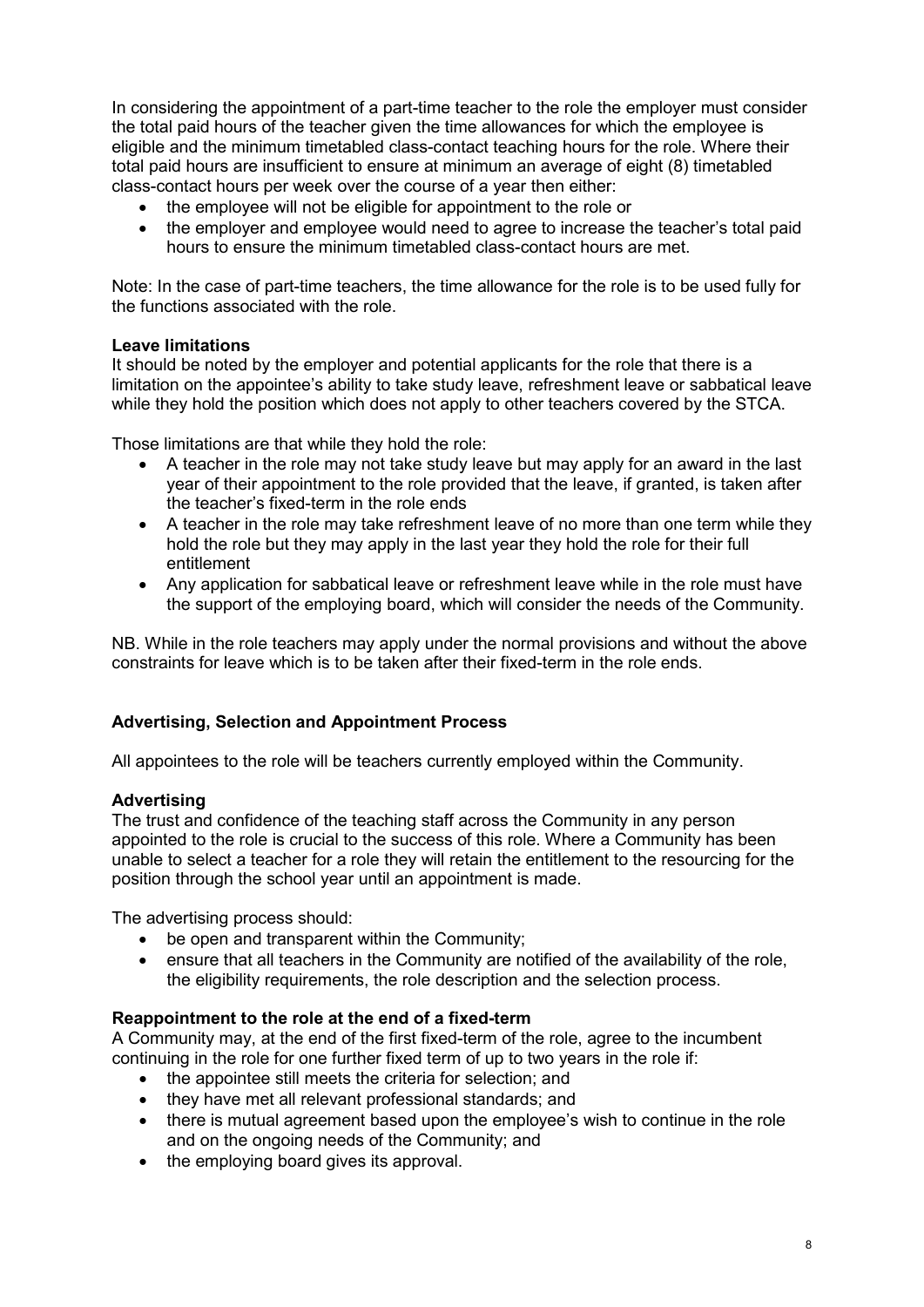In considering whether to offer a renewal of the role the Community may consider the degree to which any local expectations, agreed with the appointee on appointment have been met in the previous fixed-term.

The reappointment to the role at the end of the first fixed-term period will not require advertising within the Community. However, the employing board will notify both the Community's component schools and the Ministry that the reappointment has been made.

At the end of a second fixed-term the role must be readvertised within the Community. The incumbent(s) will be not be precluded from reapplying for the advertised role if their employing board gives approval.

### <span id="page-8-0"></span>**Selection and Appointment Process**

It is the responsibility of the Community selection panel (including the independent adviser and the Community of Schools Leadership role) and the employing board to ensure that the most suitable applicant, according to the criteria, is selected for appointment to the role.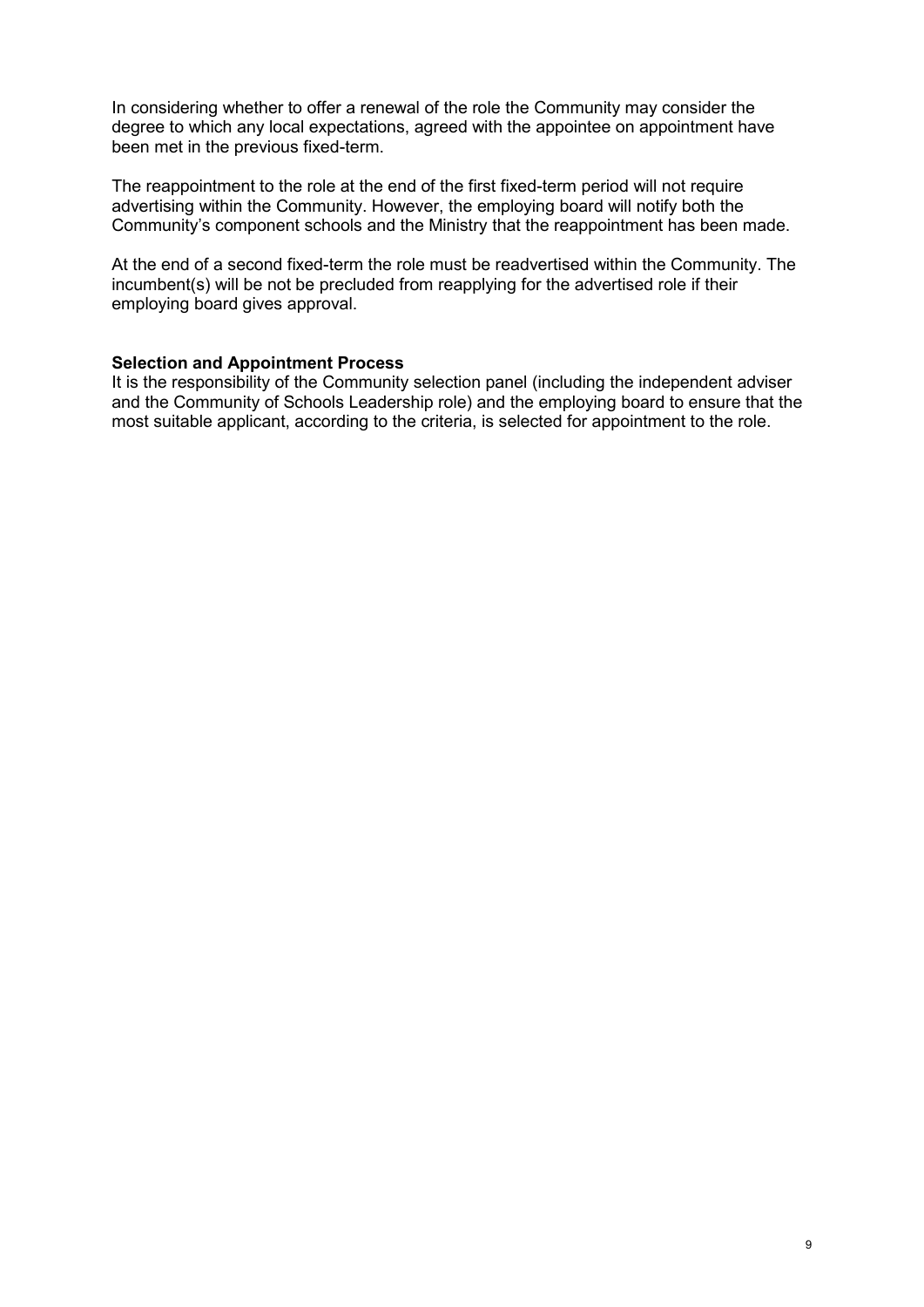### <span id="page-9-0"></span>**Selection process for the role**

The following diagram outlines the selection and appointment process for the role. NB. This does not apply to the reappointment process which is detailed on page 8-9.

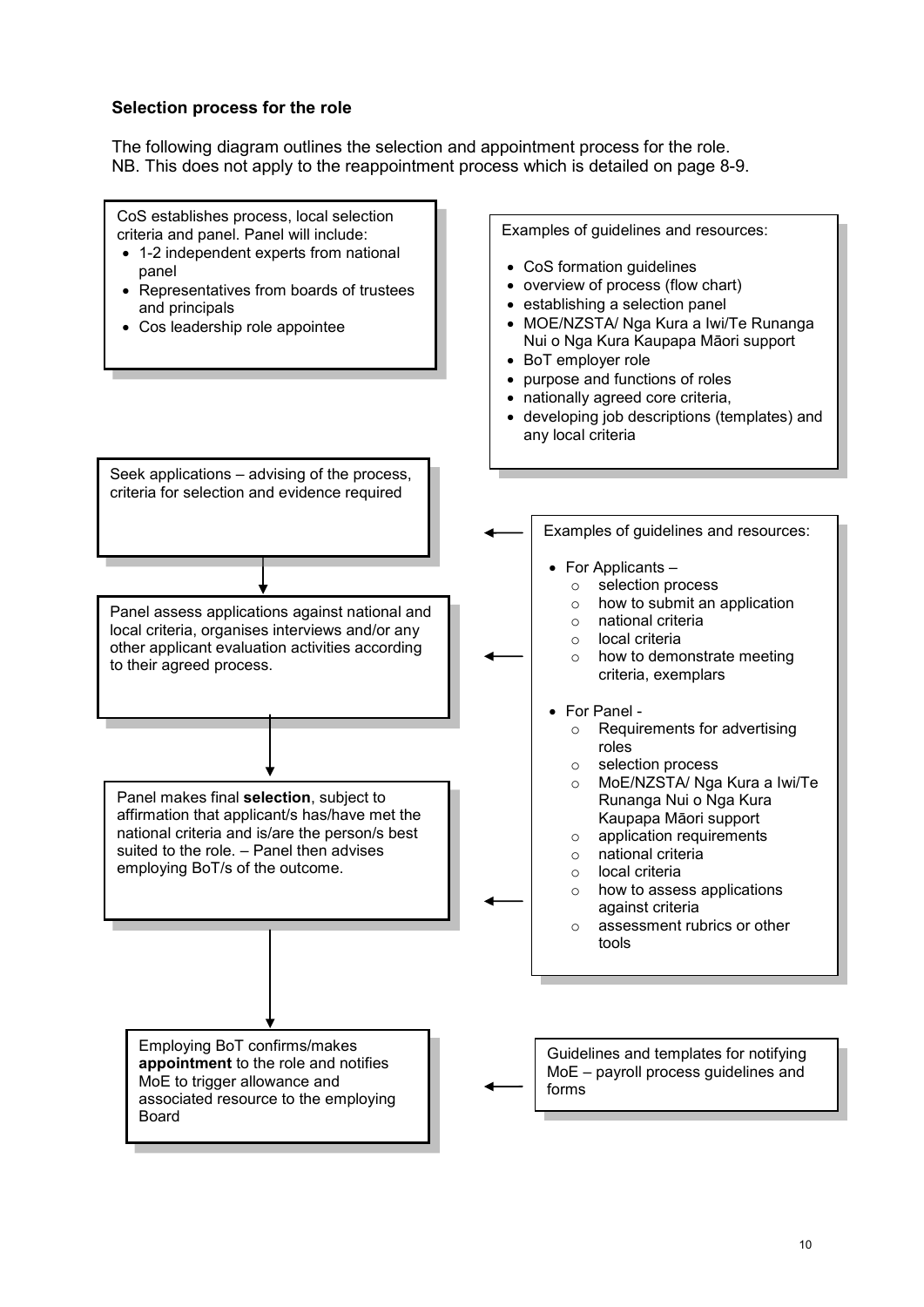# **National Criteria for selection to the role**

The national criteria for selection to the role have been developed with the expectation that all teachers appointed to the role will also continue to meet the Registered Teachers' Criteria and associated cultural competencies.

| <b>NATIONAL CRITERIA - Community of Schools teacher (Across Community) role:</b><br><b>PROFESSIONAL KNOWLEDGE IN - AKO</b><br>Applicant demonstrates successful practice and understanding of |                                                                                                                                                                                                                                                                        |  |
|-----------------------------------------------------------------------------------------------------------------------------------------------------------------------------------------------|------------------------------------------------------------------------------------------------------------------------------------------------------------------------------------------------------------------------------------------------------------------------|--|
| <b>BICULTURAL</b><br><b>KNOWLEDGE</b><br><b>AND PRACTICE</b>                                                                                                                                  | Implications and applications of the Treaty of Waitangi in New Zealand<br>$\bullet$<br>educational settings<br>Māori enjoying and achieving educational success as Māori<br>$\bullet$<br>Working collaboratively on bicultural initiatives<br>$\bullet$                |  |
| <b>PLANNING FOR</b><br><b>SUCCESS</b>                                                                                                                                                         | Negotiating across a range of views on development of collaborative plans<br>$\bullet$<br>and evidence-based cycles of teacher inquiry that have resulted in improved <sup>4</sup><br>outcomes for diverse (all) learners                                              |  |
| <b>EFFECTIVE</b><br><b>TEACHING AND</b><br><b>LEARNING</b>                                                                                                                                    | Leading change with colleagues using current and relevant research evidence<br>$\bullet$<br>to support every student to learn and achieve <sup>5</sup> in ways that recognise their<br>identity, language and culture                                                  |  |
| <b>PROFESSIONAL</b><br><b>LEARNING</b>                                                                                                                                                        | Using a range of evidence to identify professional learning strengths and<br>$\bullet$<br>needs and to monitor progress towards goals<br>Facilitating collaborative professional learning approaches that improve*<br>$\bullet$<br>outcomes for diverse (all) learners |  |

| <b>NATIONAL CRITERIA - Community of Schools teacher (Across Community) role:</b><br>PROFESSIONAL RELATIONSHIPS, VALUES AND ENGAGEMENT - MAHI TAHI<br>Applicant demonstrates successful practice and understanding of: |  |
|-----------------------------------------------------------------------------------------------------------------------------------------------------------------------------------------------------------------------|--|
|                                                                                                                                                                                                                       |  |
| Respecting and valuing the culture, knowledge and expertise of others<br>Taking agency for own professional development to improve teaching and<br><b>VALUES</b><br>learning                                          |  |
| Being open to collaborative learning and constructive problem-solving<br><b>RELATIONSHIPS</b><br>Building and maintaining relationships of challenge, trust and respect                                               |  |
| Creating and sustaining educationally powerful connections within the school,<br>across the Community of Schools and with parents and whanau that lead to<br><b>ENGAGEMENT</b><br>improved student outcomes           |  |

The Community may also develop local selection criteria to supplement the national criteria. Applicants will be advised of any local criteria.

-

<span id="page-10-0"></span> $4$  'Improve' / ' improved' should be read as consistent with the general intent to support system-wide improvement and the BES meaning of 'improvement' as *"optimising ongoing educational improvement in valued outcomes for diverse (all) learners with a priority for accelerated improvement for learners who have* 

<span id="page-10-1"></span>*been underserved in their education or disadvantaged".* <sup>5</sup> 'Achieve' should be understood to mean valued outcomes as set out in *The New Zealand Curriculum* and/or *Te Marautanga o Aotearoa* and/or *Te Aho Matua o ngā Kura Kaupapa Māori o Aotearoa* and/or *Te Piko o te Mahuri* including student achievement.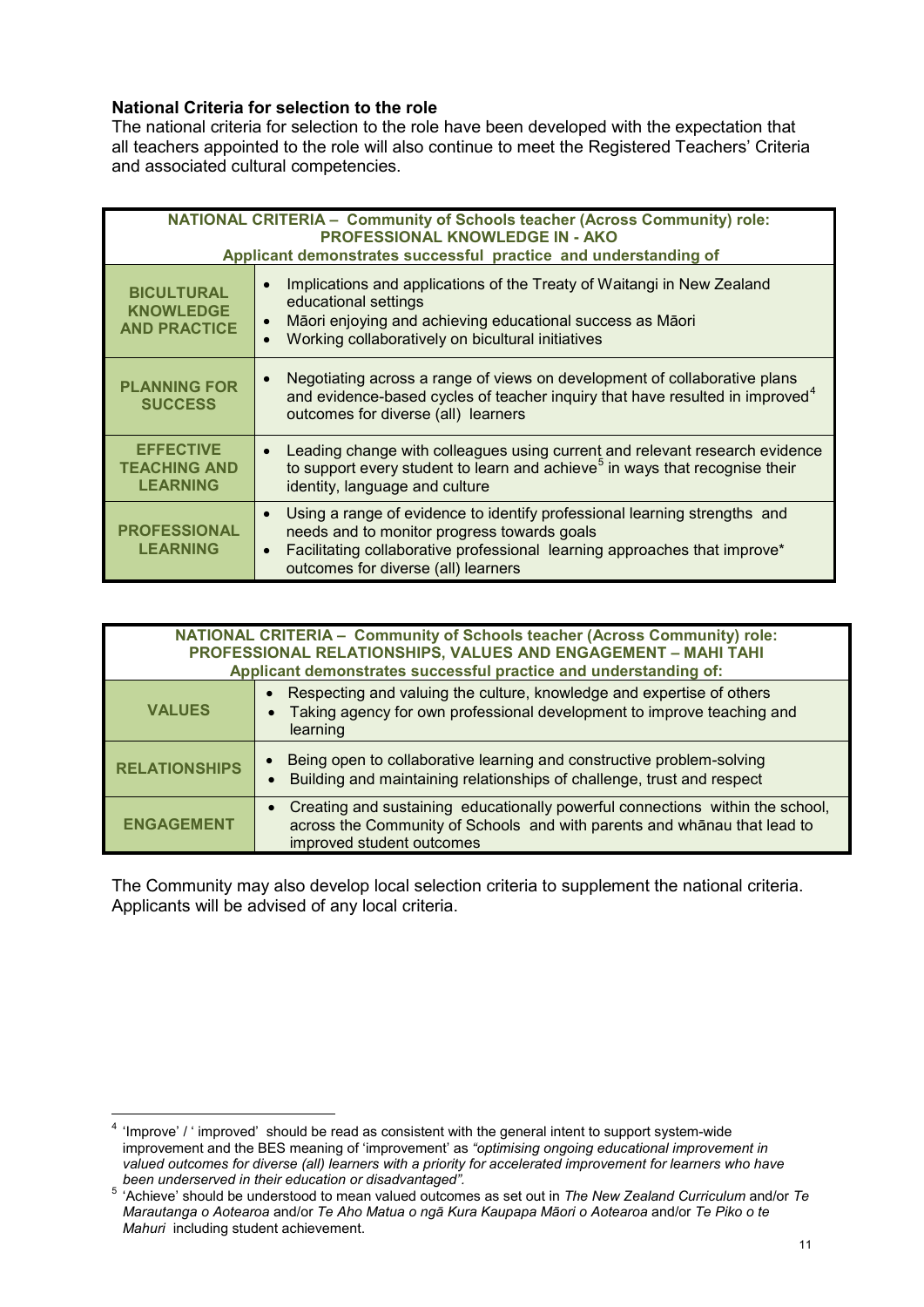# **Assessment of applicants against National Criteria**

Applicants will be assessed on the basis of the evidence of practice and understanding that they provide (see below). An adviser from the National Panel of Independent Advisers (National Panel) will assist the Community in making the selection and will affirm that the national criteria have been met.

In addition to considering the range of evidence submitted by the applicant, for the role*,* the independent advisor(s) and the appointment panel could undertake a visit to the applicant's school to inform their assessment.

### **Evidence to support assessment of applicants for the role**

The following evidence will be needed for assessment.

### **EVIDENCE TO SUPPORT ASSESSMENT:**

**Community of Schools teacher (across community) role**

- application and CV in the format required
- evidence of values, knowledge and capabilities in relation to national criteria (and local criteria if required)
- referees' reports
- evidence from any school visits made by independent advisor/selection panel
- other evidence deemed relevant by the selection panel

### **Evaluation of the evidence in relation to the national criteria**

The methods of evaluation and how the judgements are made in relation to the national criteria will be developed by the National Panel. The process for forming that panel will not be completed until 2015<sup>[6](#page-11-0)</sup>.

### **Establishment of National Panel**

The appointment of the National Panel will be made by a group representing the sector. The process to be followed is:

- a representative sector group (including Ministry, PPTA, NZSTA) will develop the process and requirements for the roles
- the group will advertise for, and appoint, the independent Chair of the National Panel
- the group (including the Chair of the National Panel) will develop the job descriptions and requirements for the National Panel members.
- the group will advertise for and select the panel members.
- there will be a period of National Panel training and induction
- the independent panel will then develop the methods of evaluation and how the judgements are made in relation to the national criteria.

### **Feedback Mechanism**

-

The selection and appointment processes for the role should include a feedback mechanism for all applicants.This should include feedback about the national criteria (and local criteria where relevant) against which they have been considered and related to the evidence they have produced in support of their application. This should happen for all applicants whether the applicant meets the criteria or not and whether they are successful in appointment to the role or not. For successful applicants, this feedback should be used in formulating a development plan for appraisal against the professional standards for the role.

<span id="page-11-0"></span><sup>&</sup>lt;sup>6</sup>For the first round of appointments for 2015 a small interim panel of advisers will be appointed.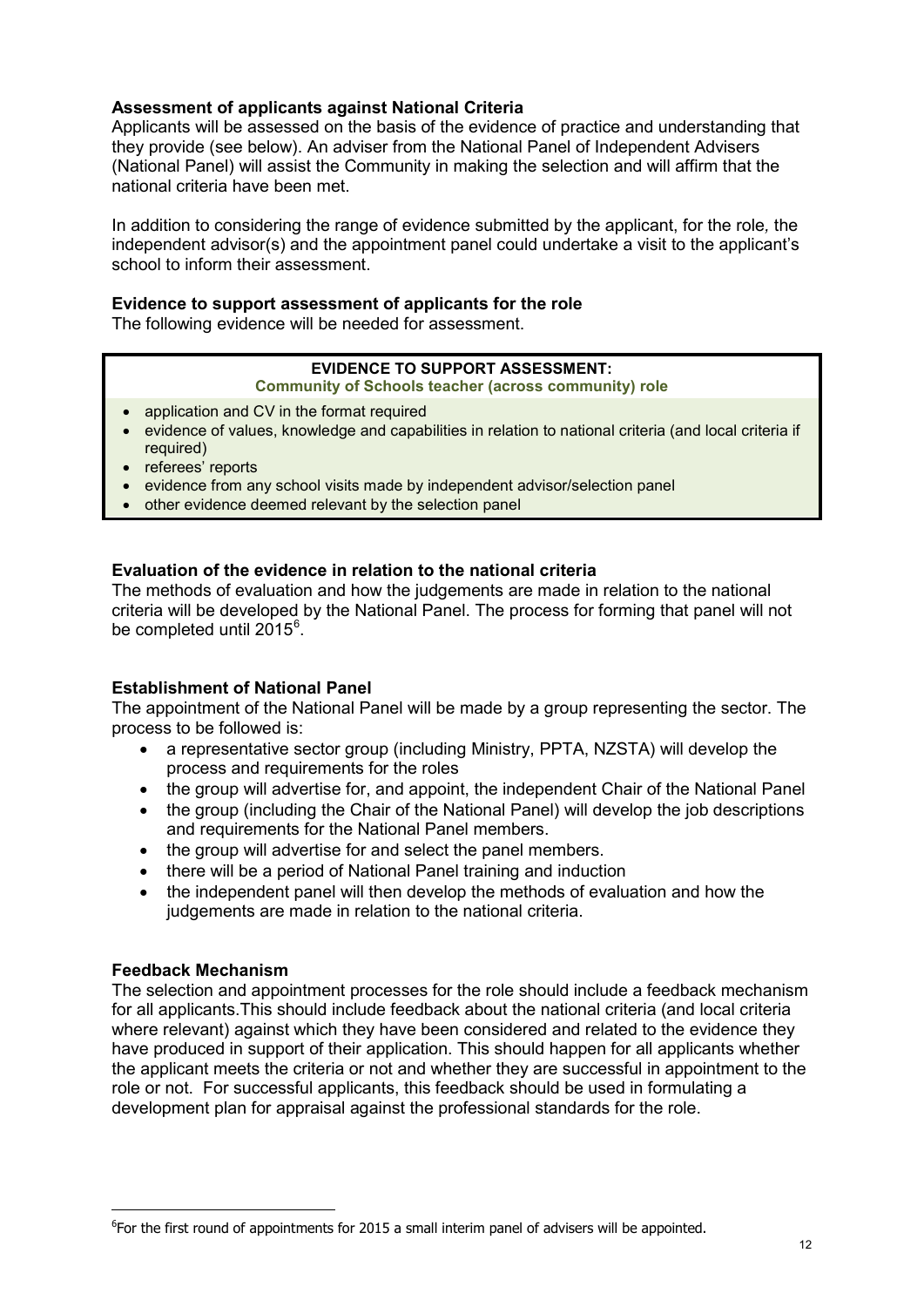# **Tools and resources to support applicants**

- criteria (national and local) and advice on relevant evidence expected to support application
- assessment process, including process for interviews and any other methods to evaluate applicants
- advice on nominating referees
- information about materials available.

# <span id="page-12-0"></span>**Support for the Role**

Where possible the employing board(s) could consider providing the following support for those in the role:

- access to an appropriate, accessible work space away from their normal classroom space
- access to the network of colleagues involved in professional support for teachers relevant to the Community plan such as other Community of Schools Teachers (across community), those in the Community of Schools Leadership role, those in Community of Schools Teacher (within school) roles, Specialist Classroom Teachers (SCTs), professional learning coordinators, HoDs, etc.
- professional learning opportunities that will support the work of the teacher
- relief cover, from within the time allowance for the role, to attend local or regional meetings of teachers in the role.

Where possible the schools that will host visits by teachers in the role could consider providing the following support:

- a space suitable for professional conversations with appropriate people within the school
- access to student achievement and other related information (as agreed under the Community's privacy protocol)
- access to the school's timetable
- a designated contact person.

### <span id="page-12-1"></span>**Induction and networking support and professional learning and development for the role**

PPTA, Ministry and NZSTA recognise the importance of induction for this role. There is to be a collaborative and integrated approach for the appointments made to these positions from late 2014. The importance of appropriate networking opportunities for the role is also recognised and development of this at regional and community level will be supported.

Each role will generate \$750 per annum to the employing school, which is to be used to support Community-level induction and networking programmes relevant to the role.

The purpose of the role is seen as supporting other teachers to improve and develop practice in order to develop teacher practice collectively for improved student outcomes. The employing board may consider tailoring professional development for the appointee as part of their normal staff development programmes. Examples of areas of professional development that a Community of Schools Teacher (across community) may wish to consider could include adult education, mentoring/coaching, and teacher professional learning.

Appointees to the role are encouraged to participate in training days, network/cluster groups and relevant professional learning opportunities.

The employer and the person in the Community of Schools Leadership role should plan a process of induction and networking for each new appointee and an appropriate programme of professional learning and development which should be agreed in discussion with that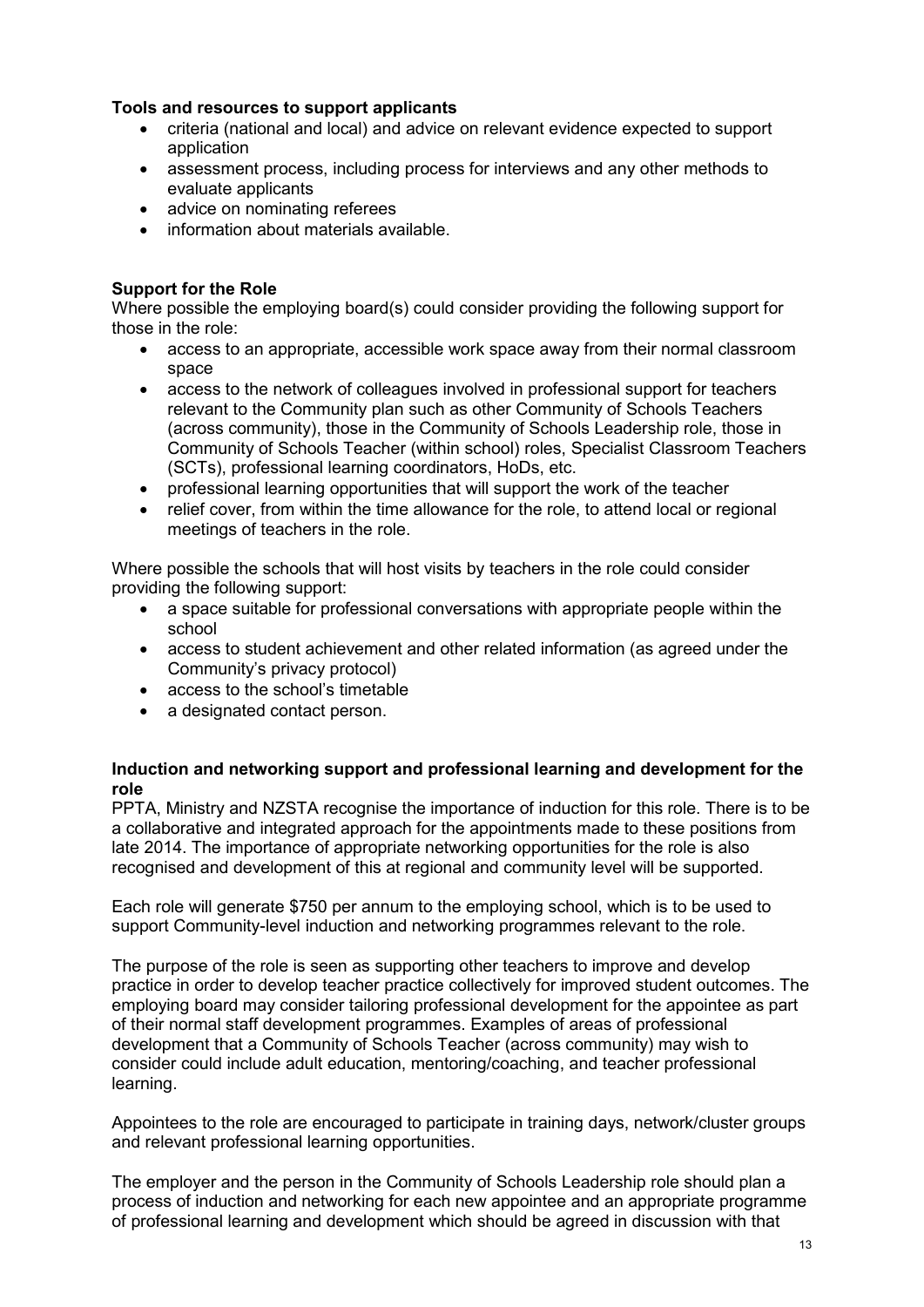appointee. This should take into account the professional development needs of that teacher in the context of the Community's achievement plan.

Teachers in the role may find sections of the SCT guidelines and handbook helpful in their work with other teachers.

#### <span id="page-13-0"></span>**Appraisal against professional standards for the role**

The appraisal will be the responsibility of the employing board. The person in the Community of Schools Leadership role would have input into developing the Community related appraisal components before the appraisal cycle begins.

The appraisal process is intended to be integrated with, rather than additional to, the school's normal appraisal cycle/processes. This is illustrated below.

Teachers in the role will be appraised annually against the professional standards being developed for the role. The standards will be finalised during 2015. They will build on the framework<sup>[7](#page-13-1)</sup> shown in Appendix 1.

Until the professional standards are finalised, those in the role can be appraised using the selection criteria.



In respect to the components that relate to Community functions, the board will seek input from the person appointed to the Community of Schools Leadership role (and may seek input from the independent adviser) when appraising the teacher in the role.

-

<span id="page-13-1"></span> $7$  This framework was developed by the Professional Standards Writing Group established on the recommendation of the IES Working Group.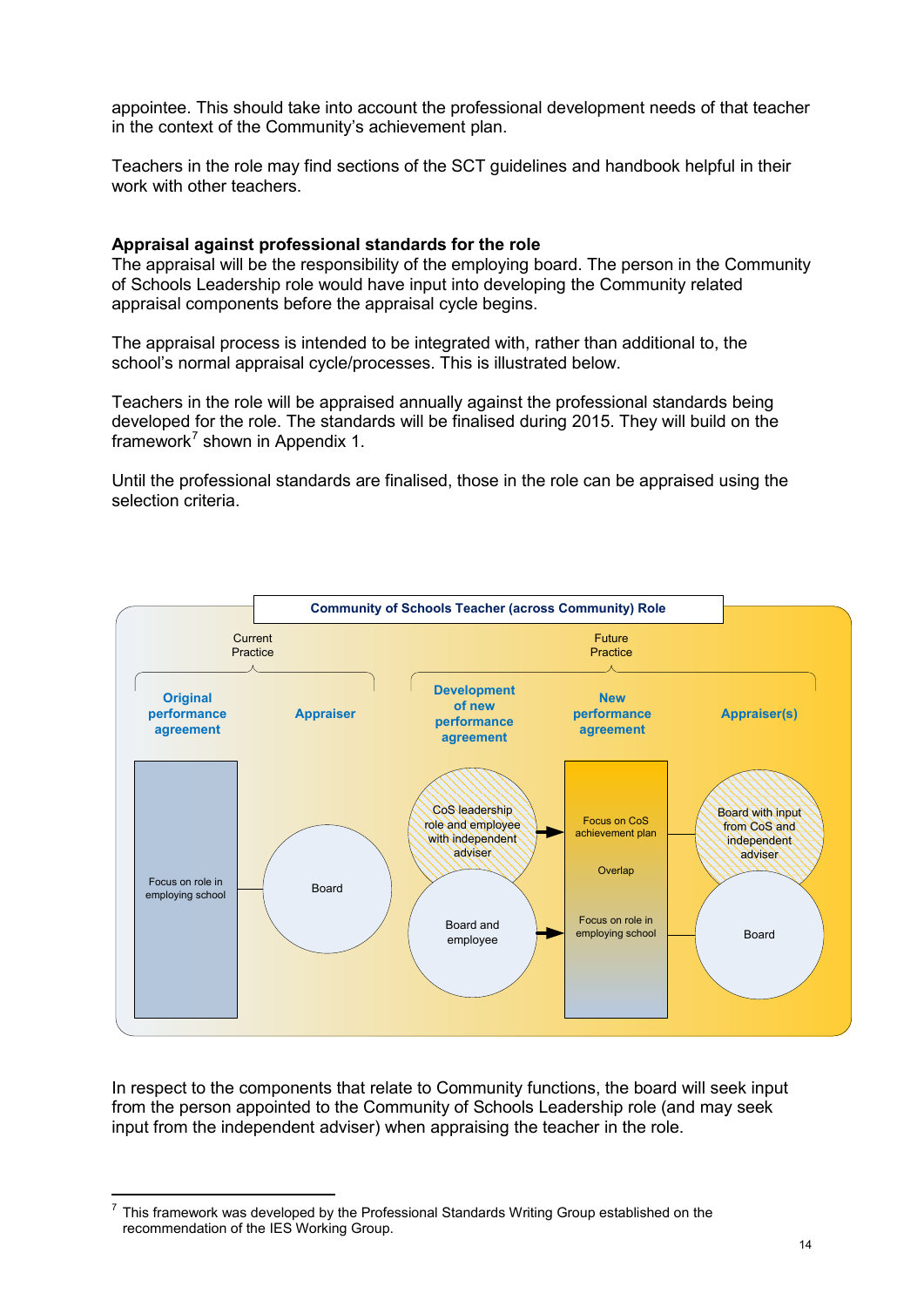Where performance components are common to both the teacher's ongoing role and to the Community of Schools Teacher (across community) role, an integrated appraisal should take place using evidence from wherever is most appropriate.

NZSTA and PPTA have prepared further agreed advice on good practice in appraisal of those with these roles. [link document - Guidelines for appraising Community of School (CoS) Leadership and Teacher Roles]

# <span id="page-14-0"></span>**Circumstances in which the role and allowances cease**

A teacher would lose the allowance under the following circumstances:

- where the fixed term of the appointment to the role ends
- where the employing board accepts the teacher's decision to voluntarily relinquish the role (from the date the relinquishment takes effect)
- when they cease to be employed by the school that appointed the teacher to the role
- when the employing school is required to reduce the number of roles at its school because of:
	- o a reduction in the number of roles the Community is able to offer because of:
		- a change in the total roles generated by a change in its total FTTE<br>a change to the Staffing Order in Council
			- a change to the Staffing Order in Council
			- **the withdrawal of the employing school from the Community**<sup>[8](#page-14-1)</sup>
- the disestablishment of the Community.

The provisions applying when a teacher ceases to hold the role are to be found in the STCA variation in the following clauses:

| <b>Reason for loss</b>                                       | <b>Provisions or clauses</b>             |
|--------------------------------------------------------------|------------------------------------------|
| At the end of a fixed-term appointment period                | N/A – normal end of employment processes |
| Where a teacher voluntarily relinquishes the role            | N/A - normal end of employment processes |
| When they cease to be employed in the Community              | N/A - normal end of employment processes |
| A change in the Community's FTTE staffing<br>entitlement     | 4.23.10                                  |
| A change to the Staffing Order in Council                    | 4.23.10                                  |
| The withdrawal of the employing school from the<br>Community | 4.23.10                                  |

Note: The reduction of role allocations will not trigger a surplus staffing (CAPNA) process in the employing school(s).

### **Process for accessing resourcing for the role**

Appointments can be made to the role at any time in the school year.

The employing board will inform the Ministry that the role has been filled. It will give the necessary details about the appointee. Once confirmed, this will trigger school resourcing, release time and the allowance to be paid to the appointee. This will be set up for the period of the fixed-term.

If at the end of the first fixed-term, a further fixed-term of appointment is agreed, the Ministry will need to be notified to ensure the school resourcing, allowance and release time continue.

<span id="page-14-1"></span> $8$  A board would need to give notice of an intention to withdraw no later than the end of term 2 (to take effect from the start of the following school year) to allow for resourcing adjustments and disestablishment of role processes. -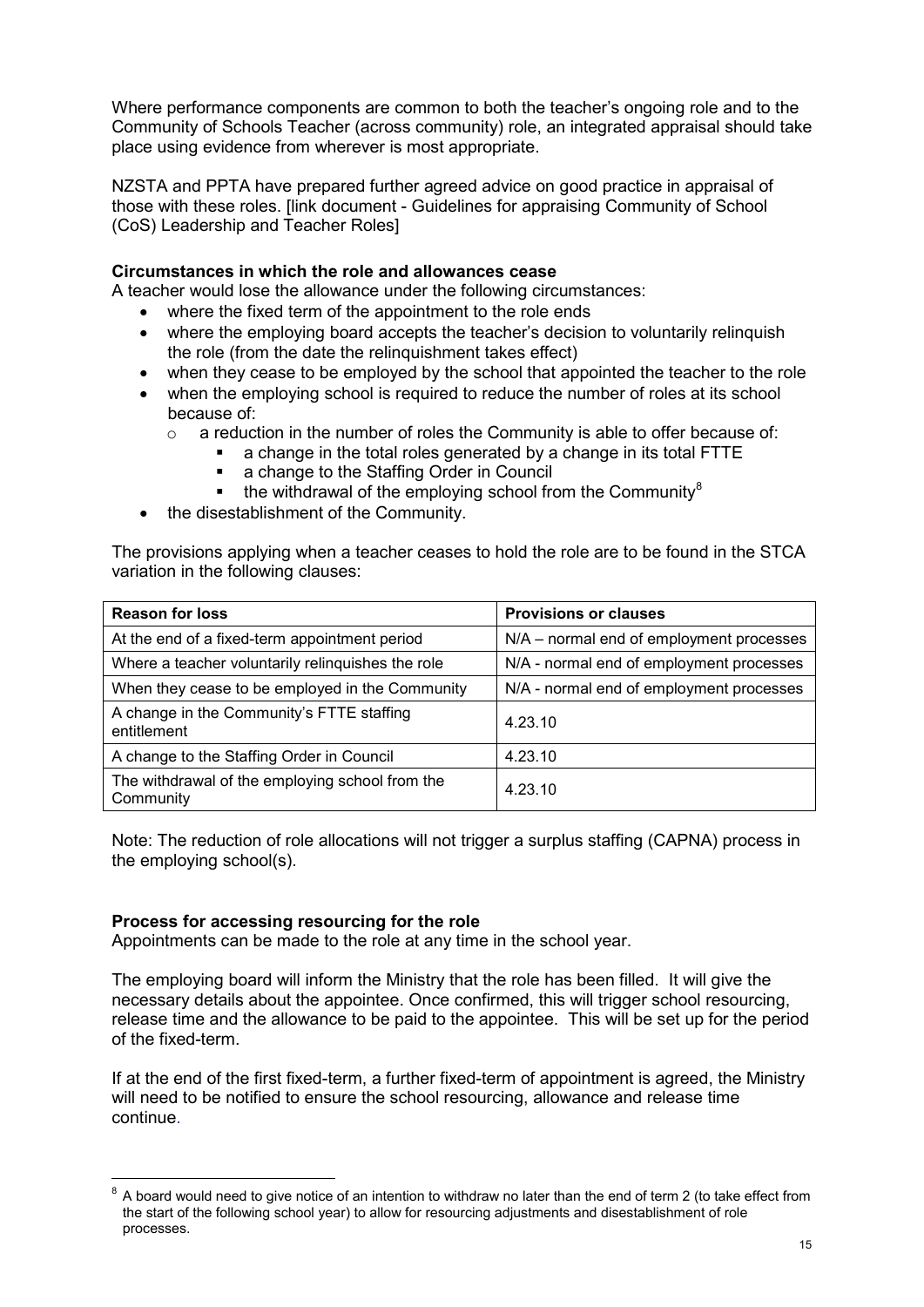The Ministry must be notified:

- where the appointee voluntarily relinquishes the role
- when the appointee ceases to be employed in their current in-school role by the school that appointed them to the role
- when the employing board becomes ineligible to make the allowance available because it withdraws from the Community<sup>[9](#page-15-0)</sup>
- when the employing board becomes ineligible to make the allowance available because of the disestablishment of the Community.

<span id="page-15-0"></span><sup>–&</sup>lt;br>9 A board would need to give notice of an intention to withdraw no later than the end of term 2 (to take effect from the start of following school year) to allow for resourcing adjustments and disestablishment of role processes.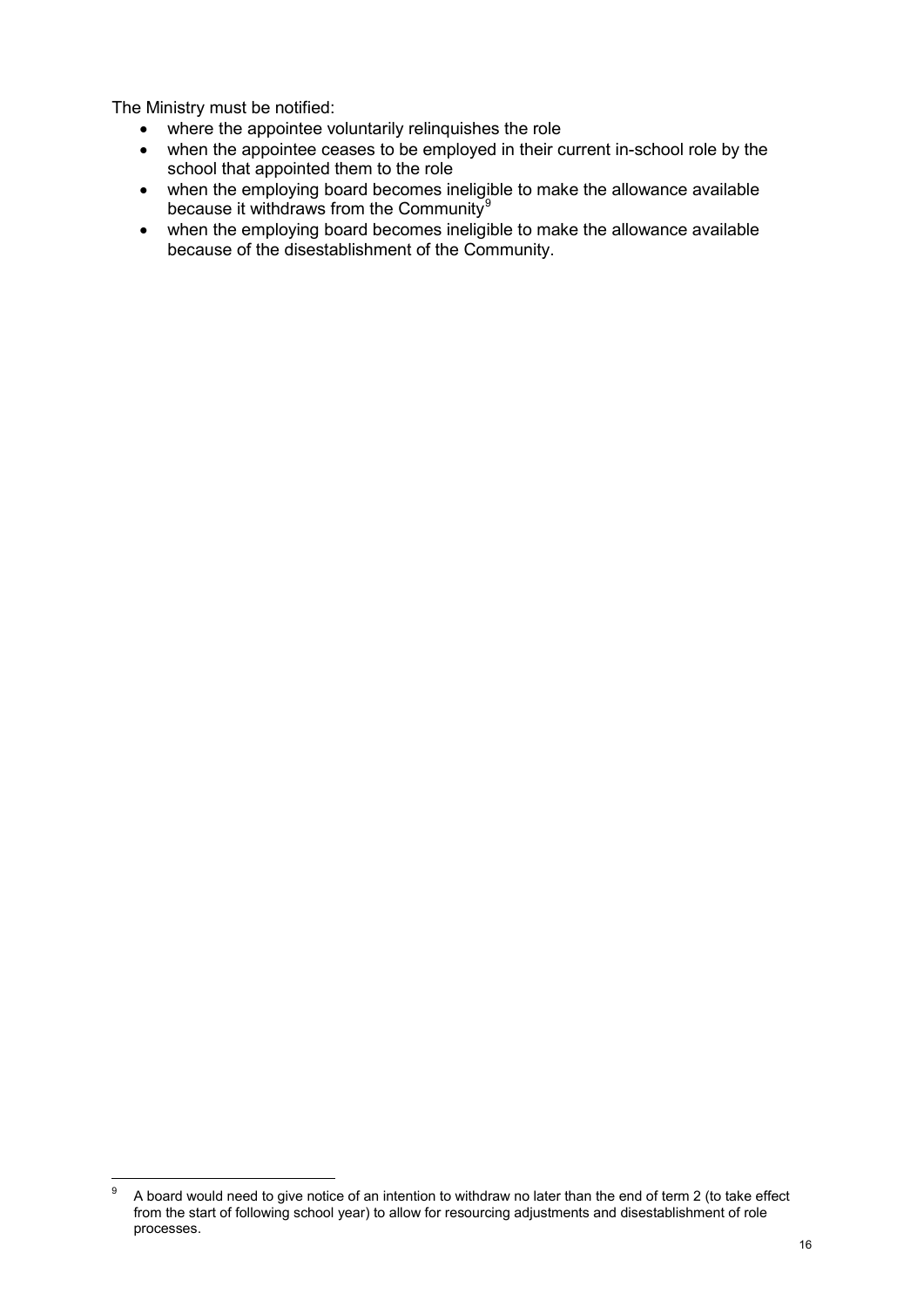### <span id="page-16-0"></span>**Appendix 1 - Draft professional standards framework**

The following Professional Standards Framework has two domain areas, seven focus areas and broad content standards under each, as appropriate to each of the three new roles. This high level standards framework can be reviewed and further developed to provide greater specificity around the elements of effective practice applicable to each role in the context of the Writing Group's stage two work (full professional standards).

It is important to note that this framework contains broad content standards only. These will be reviewed and developed further in the context of writing full professional standards in stage two (post December 2014). This will entail determining what further levels of detail are required for the standards.

In the context of this later work, it is suggested that it would be useful to develop a matrix that links the full professional standards to the Registered Teacher Criteria (RTC), in a similar way to how Tātaiako has been linked to the RTC.

Cultural competencies for the teachers of Pasifika learners are currently being developed. It is assumed that they would be linked to the RTC in the same way as Tātaiako.

| <b>PROFESSIONAL STANDARDS FRAMEWORK Community of Schools Teacher (across</b><br>community) role:<br>PROFESSIONAL KNOWLEDGE IN PRACTICE - AKO |                                                                                                                                                                                                                                                                                                                                    |  |
|----------------------------------------------------------------------------------------------------------------------------------------------|------------------------------------------------------------------------------------------------------------------------------------------------------------------------------------------------------------------------------------------------------------------------------------------------------------------------------------|--|
|                                                                                                                                              | <b>STANDARDS</b>                                                                                                                                                                                                                                                                                                                   |  |
| <b>Bicultural</b><br>knowledge<br>and practice                                                                                               | Leads the development of expertise across the CoS in teaching in bicultural and/or<br>bilingual Aotearoa New Zealand, consistent with the Treaty of Waitangi, to support<br>improved* outcomes for Māori students.                                                                                                                 |  |
| <b>Planning for</b><br><b>Success</b>                                                                                                        | Leads and works with colleagues to plan, implement and coordinate evidence-<br>based cycles of inquiry that lead to improved <sup>10</sup> outcomes for diverse (all) learners<br>within the school and across schools within the context of CoS goals.                                                                            |  |
| <b>Effective</b><br>teaching and<br>learning                                                                                                 | Leads and works with colleagues within and across schools to develop expertise<br>consistent with current and relevant research evidence that strengthens teaching to<br>support the learning and achievement <sup>11</sup> of every student in ways that recognise<br>their identity, language and culture.                       |  |
| <b>Professional</b><br><b>Learning</b>                                                                                                       | Works responsively with colleagues within the school and across the CoS to identify<br>professional learning strengths and needs using a range of evidence, and works<br>collaboratively to develop their capabilities to improve* teaching, and learning<br>outcomes for diverse (all) learners, within the context of CoS goals. |  |

<span id="page-16-1"></span> $10$  \*'Improve' / 'improved' should be read as consistent with the general intent to support system-wide improvement and the BES meaning of 'improvement' as *"optimising ongoing educational improvement in valued outcomes for diverse (all) learners with a priority for accelerated improvement for learners who have*  -

<span id="page-16-2"></span>*been underserved in their education or disadvantaged"* 11 ' Achievement' should be understood to mean: valued outcomes as set out in *The New Zealand Curriculum* and/or *Te Marautanga o Aotearoa* and/or *Te Aho Matua o ngā Kura Kaupapa Māori o Aotearoa* and/or *Te Piko o te Mahuri* including student achievement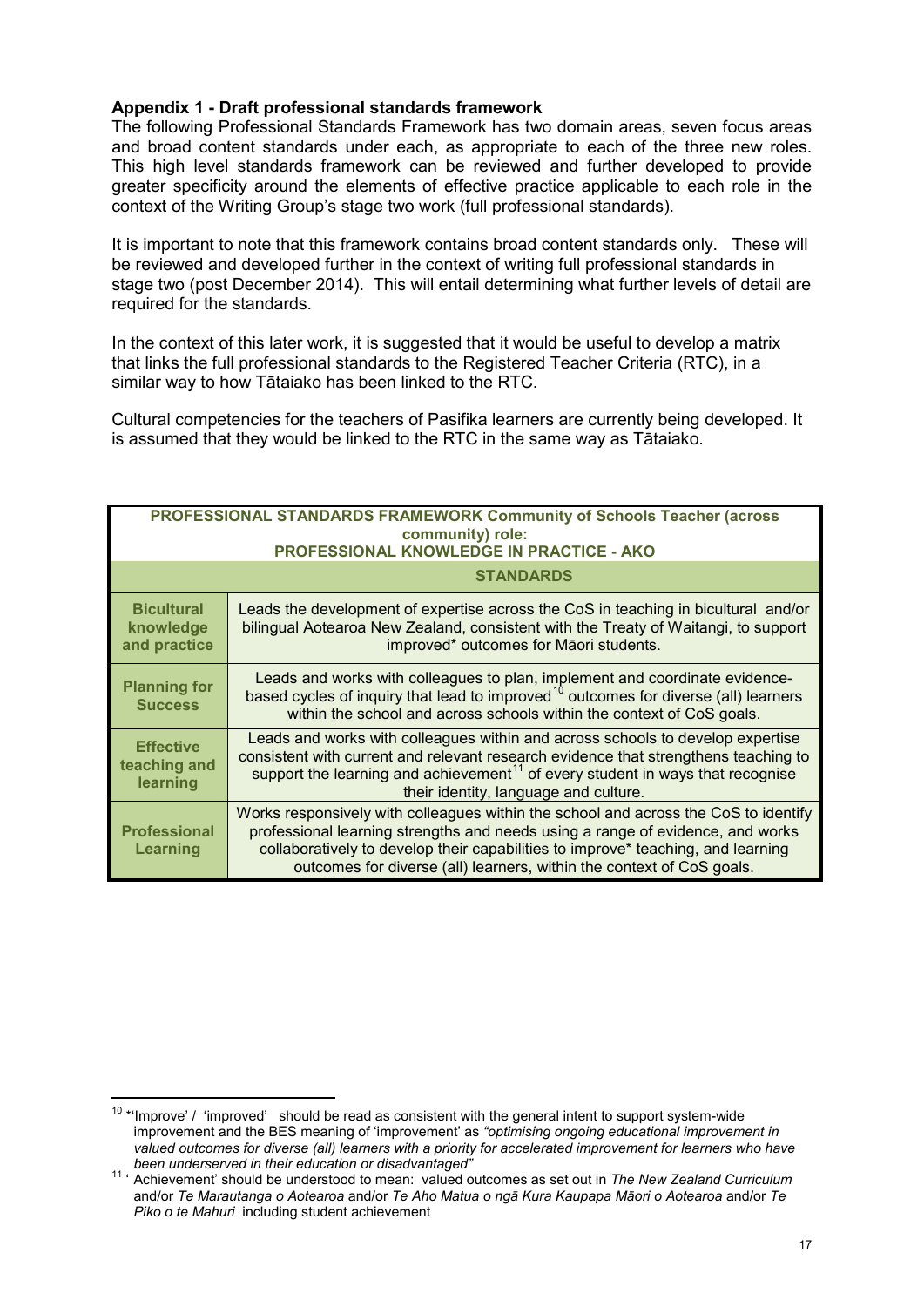| <b>STANDARDS FRAMEWORK Community of Schools Teacher (across</b><br>community) role:-<br>PROFESSIONAL RELATIONSHIPS, VALUES AND ENGAGEMENT - MAHI TAHI |                                                                                                                                                                                                                |  |
|-------------------------------------------------------------------------------------------------------------------------------------------------------|----------------------------------------------------------------------------------------------------------------------------------------------------------------------------------------------------------------|--|
|                                                                                                                                                       | <b>STANDARDS</b>                                                                                                                                                                                               |  |
| <b>Values</b>                                                                                                                                         | Is open-minded, respects and values the culture, knowledge and expertise of<br>others, shows a willingness to learn and understands their own agency in promoting<br>teaching and learning for all.            |  |
| <b>Relationships</b>                                                                                                                                  | Demonstrates openness to learning and constructive problem-solving to build and<br>maintain relationships of challenge, trust and respect within their school and<br>home/iwi communities, and across the CoS. |  |
| <b>Engagement</b>                                                                                                                                     | Activates and develops educationally powerful connections towards shared goals<br>within the school and across the CoS and its communities.                                                                    |  |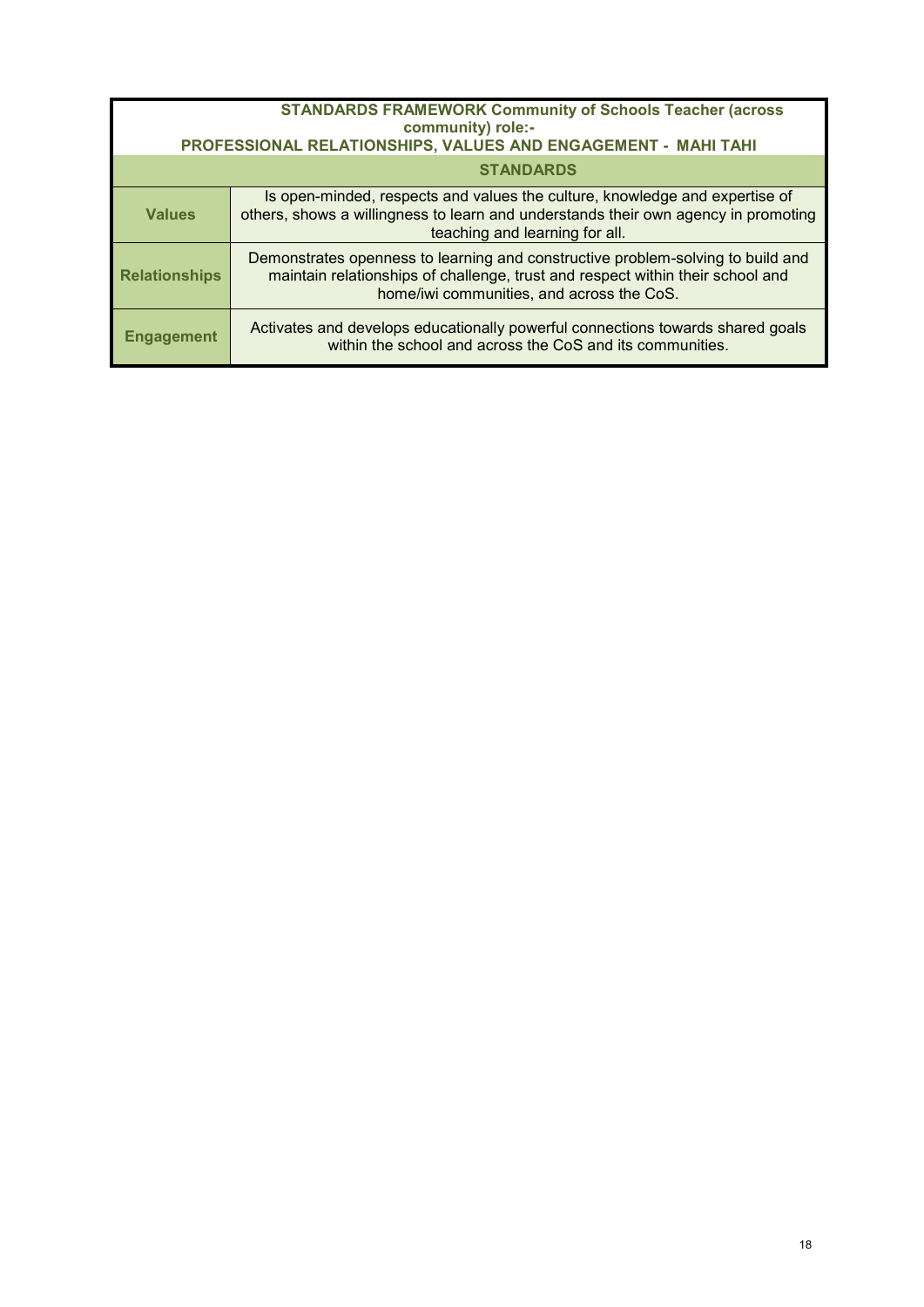# <span id="page-18-0"></span>**Appendix 2 - STCA Provisions specific to the role**

Amend 3.2.2 Advertising and Appointment

Amend 3.2.2 (a) to read "The following vacant positions or roles must be advertised..."

*End 3.22(a) (iv) with semicolon.*

Add new 3.2.2 (b), (c) and (d) as follows:

- (b) A Community of Schools Teacher (across community) role is not required to be advertised in the Education Gazette but must be advertised within the Community of Schools. Where the appointment at the end of the initial fixed-term period of up to two years is renewed in accordance with clause 4.23.4, that renewal does not need to be advertised.
- (c) A fixed- term Community of Schools Teacher (within school) role, of one school year or less, is not required to be advertised in the Education Gazette, but must be advertised within the school;
- (d) In circumstances where clause 4.22.1 applies advertising in the Education Gazette is not required, but the role shall be advertised within the Community of Schools.

Consequential renumbering of current 3.2.2 (b), (c), (d), (e) and (f)

#### **Amend clause Teacher Competence**

**3.3.5(e)** …; or if appointed to a Community of Schools Teacher role under clause 4.22, 4.23 or 4.24, and the competency issues relate to that role, then the teacher may be removed from that role and lose the associated allowance if the circumstances warrant it rather than be dismissed from their substantive position.

#### **New clause Induction and Networking programmes**

### **3.8D Community of Schools-level induction and networking programmes**

- (a) Each teacher employed in a Community of Schools Teacher (across community) role will generate \$750 per annum to the employing school to support Community of Schools-level induction and networking programmes.
- (b) Each teacher employed in a Community of Schools Teacher (within school) role will generate \$400 per annum to the employing school to support Community of Schools-level induction and networking programmes.

*Note: see also clauses 4.23 and 4.24*

#### **New clause Teacher-Led Innovation Fund**

- 3.16 Teacher-Led Innovation Fund
- 3.16.1 During the 2015-2018 school years groups of three or more teachers may apply for funding from the Teacher-Led Innovation Fund for practice-based research.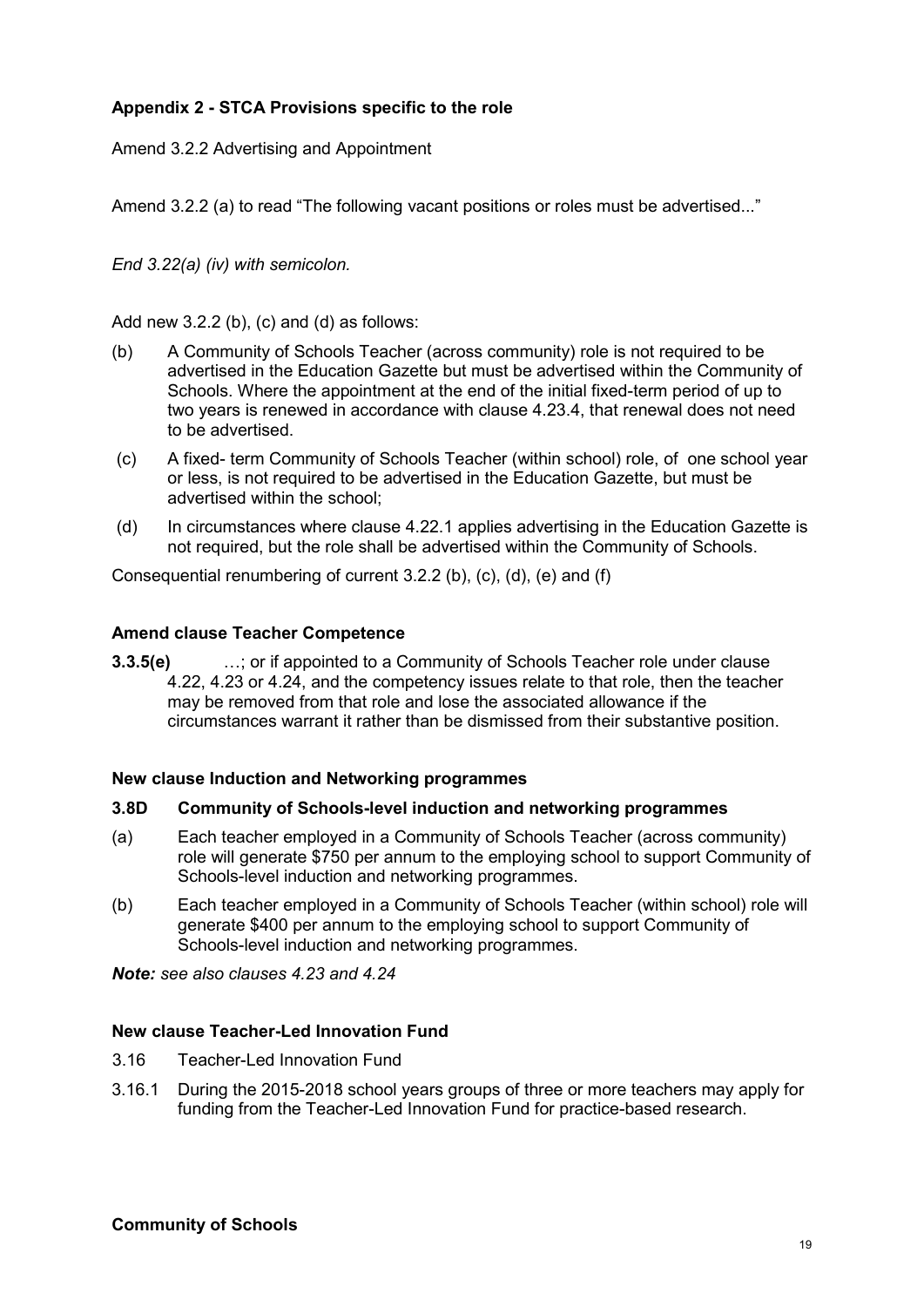## **4.22 Allowances for Community of Schools Leadership role**

1 Where the Secretary for Education approves the appointment of a teacher, who is not a principal, to the Community of Schools Leadership role, then for those duties associated with that role, clause 3.7(3) of the proposed variation to the Secondary Principals' Collective Agreement shall apply to the teacher, in addition to the relevant provisions of this agreement.

### **4.23 Allowances for Community of Schools Teacher (across community) role**

- 1 Boards within a designated Community of Schools will be entitled to a number of allowances for a Community of Schools Teacher (across community) role ("the role"), generated by formula in the relevant Staffing Order.
- 2 Appointment criteria to the role shall include:
	- a. the appointee may hold a maximum of two permanent units while in the role
	- b. a teacher cannot concurrently hold both the Specialist Classroom Teacher role and the Community of Schools Teacher (across community) role.
	- c. current employment as a teacher within the Community of Schools
	- d. a current practising certificate
	- e. recent educational leadership experience relevant to the role
	- f. met professional standards relevant to their current position
	- g. the approval of their employing board
- 3 A teacher who has met the selection criteria, and has been appointed to the role shall be entitled to receive an allowance of \$16,000 per annum. The period of the appointment shall be for a fixed period of up to two years, subject to (4) and (8) below.
- 4 The appointment may be renewed without re-advertising the role for one further period of up to two years, subject to the incumbent teacher continuing to meet the relevant criteria.
- 5 A teacher appointed to the role shall maintain at minimum an average of eight (8) timetabled class-contact hours per week.
- 6 The employing board shall receive 0.4 full-time teacher equivalent (FTTE) time allowance for the period of the appointment to enable the teacher to fulfil their function in the role.
- 7 Each teacher in a Community of Schools Teacher (across community) role shall be allocated the equivalent of ten hours non-teaching time per week. The employing board, in consultation with the Community of Schools and the employee has flexibility to decide how they allocate this time within or across weeks. An allocation under this clause is in addition to any other time allowances to which the teacher is entitled under this agreement.
- 8 A teacher appointed to the role shall be assessed annually during their fixed-term of appointment by their employing board against the Community of Schools Teacher (across community) professional standards.
- 9 Teachers who relieve, for teachers in a Community of Schools Teacher (across community) role who are on approved leave, will receive both the allowance and the time allowance for the period they are undertaking the Community of Schools Teacher (across community) role duties, subject to clause 4.16.4.
- 10 The allowance will cease to become payable in the following circumstances:
	- a. where the teacher ceases to be employed as a teacher at that school; or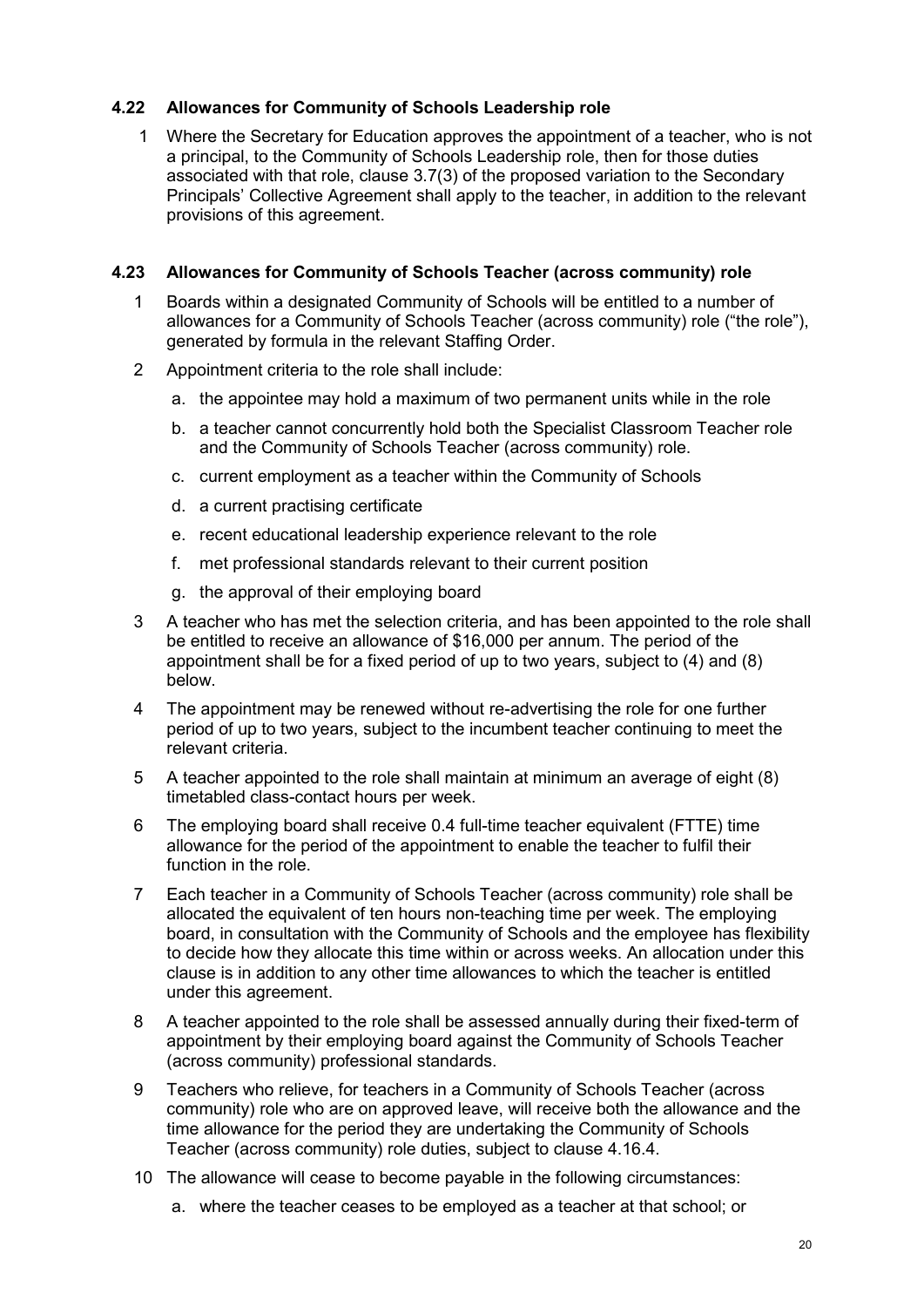- b. where a teacher in the role decides to voluntarily relinquish the role, and that offer of relinquishment is accepted by the employer subject to any conditions that it may consider necessary, from the date that the relinquishment takes effect; or
- c. when the fixed period of the appointment ends, regardless of whether the teacher remains at that school; or
- d. where a teacher loses the role as a consequence of the withdrawal of the employing school from the Community of Schools, subject to 4.23.11 (e); or
- e. where a teacher loses the role as a consequence of the disestablishment of the Community of Schools, subject to 4.23.11 (e); or
- f. where a teacher loses the role as a consequence of a reduction in the number of these roles available to the Community of Schools, subject to the provisions below.
- 11 Where Community of Schools Teacher (across community) roles are to be reduced in number as a consequence of a reduction in the allocation to the Community of Schools then:
	- a. schools within the Community of Schools will review the current needs of the Community of Schools in relation to its achievement plan and the number of roles to be reduced. This review will be carried out by the person in the Community of Schools Leadership role in consultation with employing boards. The review will be of the functions of each position against the current needs of the Community of Schools in relation to its agreed objectives and determine which role(s) is/are most needed.
		- i. The employing boards will first seek to manage any required reduction by attrition.
	- b. Where the reduction cannot be managed by attrition then the process will be to:
		- i. reduce the fixed-term closest to the end of its term.
		- ii. where two or more fixed-term roles have an equal period to run to the end of their term, the employers will, in consultation with the person in the Community of Schools Leadership role and representatives of the Community of Schools, review the functions of each role against the current needs of the Community of Schools in relation to its agreed objectives and determine which role(s) is/are most needed.
	- c. The employer of roles identified will issue notice of loss of role(s).
	- d. A surplus staffing process is not undertaken as a result of this process.
	- e. The salary protection provisions of subsection 4.3.9(a) will apply to teachers whose Community of Schools Teacher (across community) role is disestablished. If a teacher returns to, or is subsequently appointed to, a position of equal or higher remuneration than they received in the Community of Schools Teacher (across community) role, the salary protection no longer applies.

**Note 1:** Community of Schools Teacher (across community) professional standards are to be developed in 2015. Until the professional standards are developed the annual assessment for this role will be based on the National Criteria for Selection developed by the Professional Standards Writing Group.

**Note 2:** Attention is drawn to clause 3.8D in relation to induction and networking for the role.

#### **Amended clauses**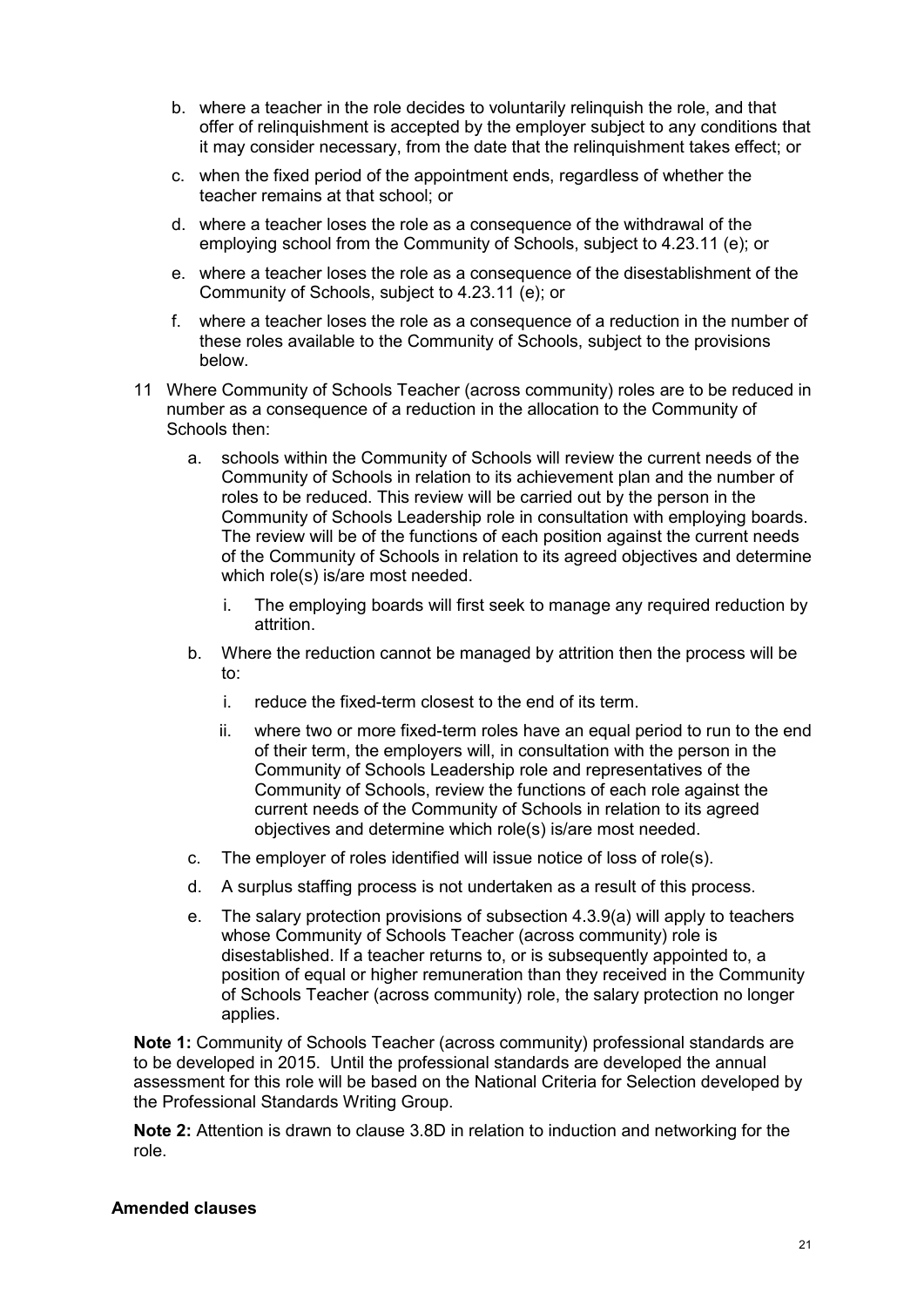# **4.15 Acting Principal**

# 4.15.1 no change

- 4.15.2 When a permanent teacher(s) relieves in the position of principal in the same school because the principal has been released to undertake the functions of the Community of Schools Leadership role they shall be paid an allowance from the date they began the additional functions, provided that;
	- a. they will be undertaking the additional functions for a cumulative period of more than two weeks; and
	- b. the payment shall be an allowance representing the difference between the teacher's salary and the minimum rate applicable to the principal's position but shall not be less than the rate of salary in the teacher's own permanent position; and
	- c. as the teacher(s) is not undertaking the whole of the principal's role, the allowance will be pro-rated provided the payment(s) to the teacher, or teachers in combination, do not exceed the total allowance payable for the portion of the time the principal is undertaking the Community of Schools Leadership role.

# **4.16 Acting in a Higher Position other than Principal**

- 4.16.1 no change
- 4.16.2 no change

### **New clauses**

- 4.16.3 When as a consequence of an appointment of a teacher to a Community of Schools role the employer reallocates duties to a teacher or teachers then:
	- (a) Subject to (c) and (d) below the higher duties allowance shall be paid from the date the duties are transferred.
	- (b) The higher duties allowance may be paid to both permanent and fixed-term teachers.
	- (c) The qualifying period outlined in clauses 4.16.2(a) and (b) shall not apply.
	- (d) For each teacher to whom duties are to be transferred, the employer shall identify either:
		- (i) the number of hours per week being transferred on a continuous basis. In these cases the higher duties allowance shall be paid fortnightly, calculated as the proportion of the 25 timetabled hours transferred each week; or
		- (ii) the total number of hours being transferred within each term when the duties are not performed on a continuous basis. In these cases a lump sum shall be paid at the end of each school term. The FTTE will be calculated as total hours per term/950 (inclusive of holiday pay).
	- (e) The rate of the higher duties allowance shall be calculated in accordance with clause  $4.16.1$  and clauses  $4.16.2(c)$ , (d) and (f).
- 4.16.4 Where a teacher is relieving in the Community of Schools Teacher (across community) role due to the absence of the teacher appointed to the role, the relieving teacher shall be entitled to the additional salary and time allowances for the role provided in clause 4.23 as long as:
	- (a) the period the teacher is relieving in the role is no less than one term and no more than one year; and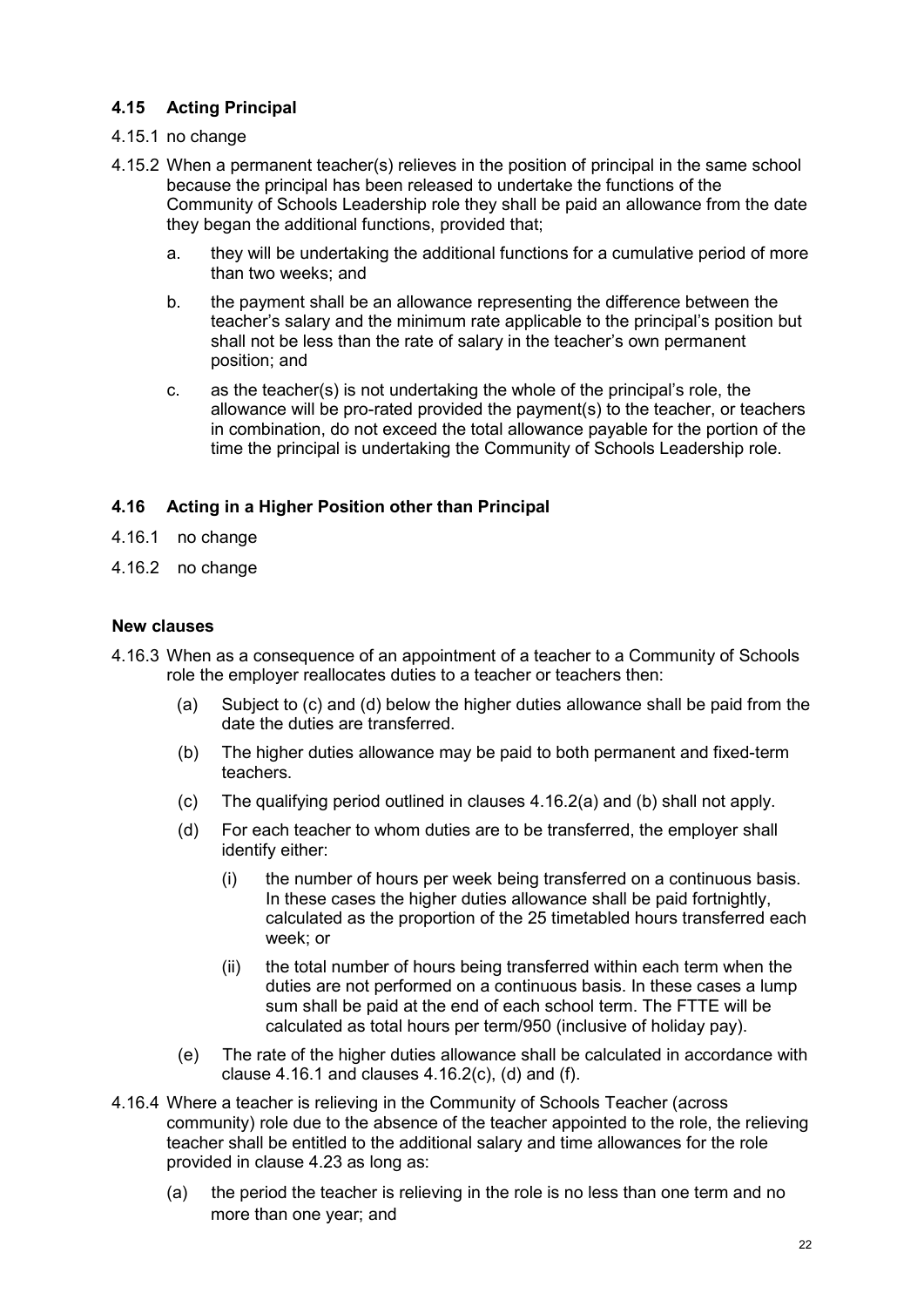(b) the teacher relieving in the role meets the criteria for appointment to the role.

### **Renumber General 5.1.1(d) to (e) and insert a new (d) below**

5.1.1(d) The responsibilities of individual teachers arising from their appointment to a Community of Schools Teacher role;

Amend 5.2.1: ... (such as those referred to in 5.1.1 (a to d) above) ...

# **New clause Inquiry time**

### **5.2.7 Inquiry time**

A Board in an approved Community of Schools will be entitled to allocate a number of hours of inquiry time in each school year which will be generated by the relevant Staffing Order. The Board will determine the allocation of the inquiry time following consultation with its teaching staff and the person in the Community of Schools Leadership role.

# **6.6.6 Study Leave**

### (a) to (e) no change

*Note: A teacher in receipt of the allowance for Community of Schools Teacher (across community) role shall not be eligible to take up a Study Leave award. For clarity the teacher may apply for an award in the last year of their appointment to the role provided, if granted, the entitlement is not taken up until after the conclusion of the fixed-term appointment.*

### **6.6.7 Sabbatical Leave**

(a) and (b) no change

The word *Note* be changed to *Note 1*. Otherwise no change.

Add: *Note 2: A teacher in receipt of the allowance for the Community of Schools Teacher (across community) role may apply for Sabbatical Leave to be taken while they hold that role provided that any application has the support of their employing board which shall consider the needs of the wider Community of Schools*.

Clause 6.6.7A Sabbatical Leave for Senior Managers to be amended as follows:

The word *Note* be changed to *Note 1.* otherwise no change.

Add: *Note 2: A teacher in receipt of the allowance for the Community of Schools Teacher (across community) role may apply for Sabbatical Leave to be taken while they hold that role provided that any application has the support of their employing board which shall consider the needs of the wider Community of Schools.*

### **6.7 Refreshment Leave**

6.7.1 No change to the clause.